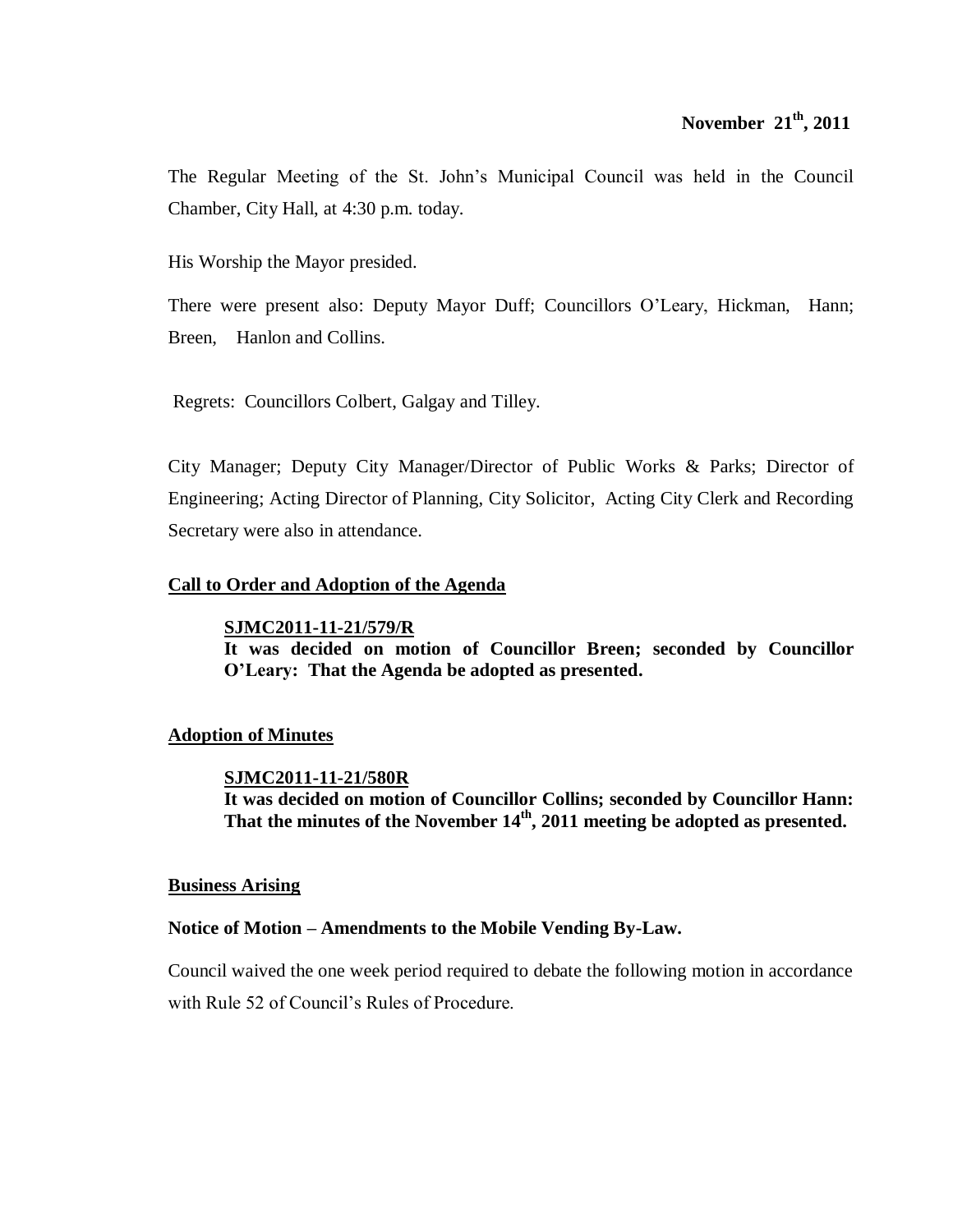## **SJMC2011-11-21/581R**

**It was moved by Councillor Hanlon; seconded by Councilor Hickman: That the St. John's Mobile Vending By-Law be amended so as to allow exemption from the provisions of the By-Law for Special Events, and that the following Mobile Vending (Amendment No. 2 – 2011) By-Law be adopted:**

## **BY-LAW NO.**

## **MOBILE VENDING (AMENDMENT NO. 2 – 2011) BY-LAW**

## **PASSED BY COUNCIL ON NOVEMBER 21, 2011**

Pursuant to the powers vested in it under the City of St. John's Act, RSNL 1990 c.C-17, as amended and all other powers enabling it the City of St. John's enacts the following By-Law relating to the regulation of mobile vending.

# **BY-LAW**

- 1. This By-Law may be cited as the "St. John's Mobile Vending (Amendment No. 2 2011) By-Law".
- 2. Section 3(2) of the St. John's Mobile Vending By-Law is repealed and the following substituted:

"3(2) A license issued pursuant to this By-Law shall not permit a vendor to operate a mobile vending unit at a special event. Vendors wishing to operate a mobile vending unit at a special event must obtain the permission of the Special Events Advisory Committee to do so. All provisions of this By-Law shall apply to special events, except those that may, at the discretion of the Special Events Advisory Committee, be exempted from time to time.

> **IN WITNESS WHEREOF** the Seal of the City of St. John's has been hereunto affixed and this By-Law was signed by the Mayor and City Clerk this  $21<sup>st</sup>$  day of November, 2011.

> > MAYOR

CITY CLERK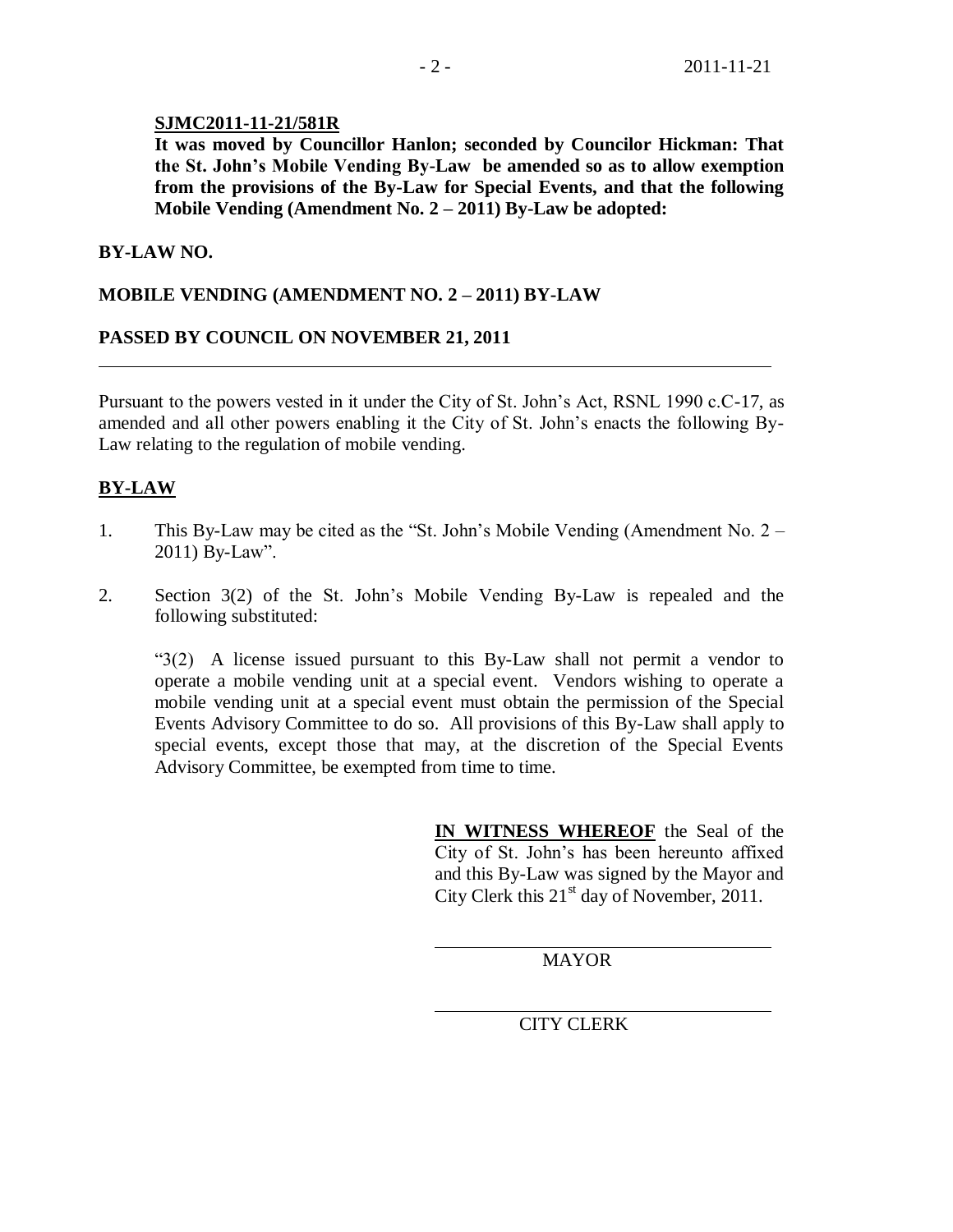**And further, that the following Mobile Vending (Amendment No. 1 – 2011) By-Law be adopted so as to clarify that portable generators are not an acceptable power source for mobile vending units:**

## **BY-LAW NO.**

### **MOBILE VENDING (AMENDMENT NO. 1 – 2011) BY-LAW**

#### **PASSED BY COUNCIL ON NOVEMBER 21, 2011**

Pursuant to the powers vested in it under the City of St. John's Act, RSNL 1990 c.C-17, as amended and all other powers enabling it the City of St. John's enacts the following By-Law relating to the regulation of mobile vending.

#### **BY-LAW**

- 1. This By-Law may be cited as the "St. John's Mobile Vending (Amendment No. 1 2011) By-Law".
- 2. Section 7(2) of the St. John's Mobile Vending By-Law is repealed and the following substituted:

"7(2) Mobile vending units which require power shall have their own power source, which power source shall be approved by the inspector. The use of portable generating units and electrical cords is prohibited."

> **IN WITNESS WHEREOF** the Seal of the City of St. John's has been hereunto affixed and this By-Law was signed by the Mayor and City Clerk this  $21<sup>st</sup>$  day of November, 2011.

> > MAYOR

### CITY CLERK

Discussion ensued during which Deputy Mayor Duff and Councillor O'Leary objected to the amendments referencing previous applications for mobile food vendors to set up businesses in the downtown that were turned down, and therefore feel that the regulations are not equitable.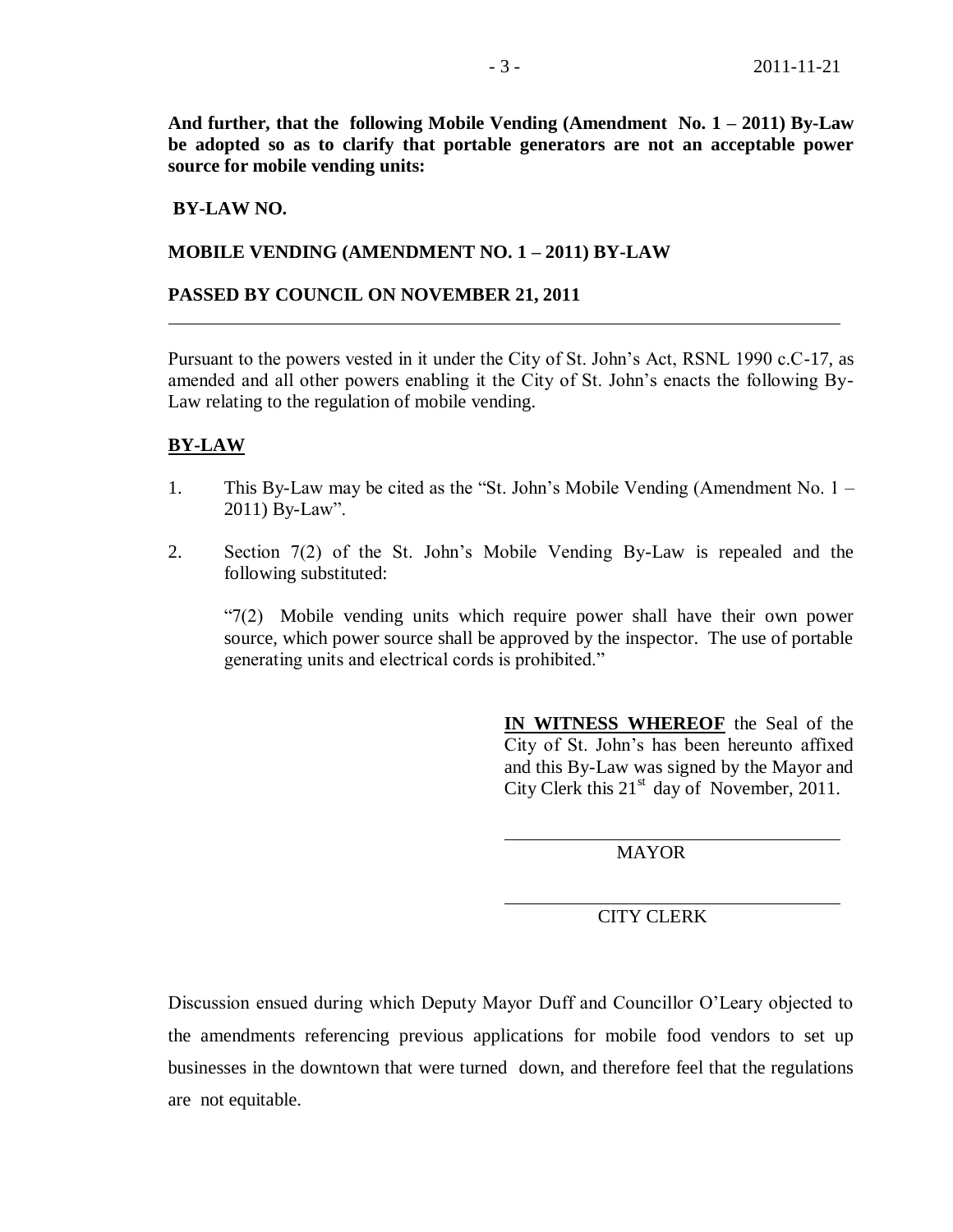Members of Council supporting the amendments noted that the issue is one of safety and indicated that Council will work with businesses where possible on a case by case basis. It was further noted that a previous proponent who was turned down was offered an alternative way to operate their vending truck, however, at a cost that the City was not willing to subsidize.

## **Following discussion the motion being put was carried with Deputy Mayor Duff and Councillor O'Leary objecting.**

#### **Holy Heart High School Signage**

Council at its meeting held on November  $14<sup>th</sup>$ , rescinded the decision of Council to reject the application by Holy Heart High School to erect a 3' x 6.5' digital sign. However, approval of the application was deferred pending clarification with respect to the existence of a sign by-law and confirmation on whether the principle of Holy Heart would agree to the following conditions of approval  $-$  (a) no marquee lighting (b) the sign not to be bigger than existing wooden sign and (c) lights not to be on after 11:00 pm.

In this regard, Council considered a letter dated November 8, 2011 from Sheldon Barry, Holy Heart of Mary High School advising that the intent is not to use the sign 24 hours per day. The sign would be controlled via wireless technology inside the school. There would be no animation used for the sign, merely a series of rotating images. It would be used from 7:30 a.m. to 10:00 p.m. for information for the school community.

Deputy Mayor Duff clarified the fact that the City does have a Heritage Sign By-Law.

#### **SJMC2011-11-21/582R**

**It was moved by Deputy Mayor Duff; seconded by Councillor Hanlon: That the application by Holy Heart High School to erect a 3' x 6.5' digital sign, be deferred and referred back to the Heritage Advisory Committee for review of the relevant legislation.**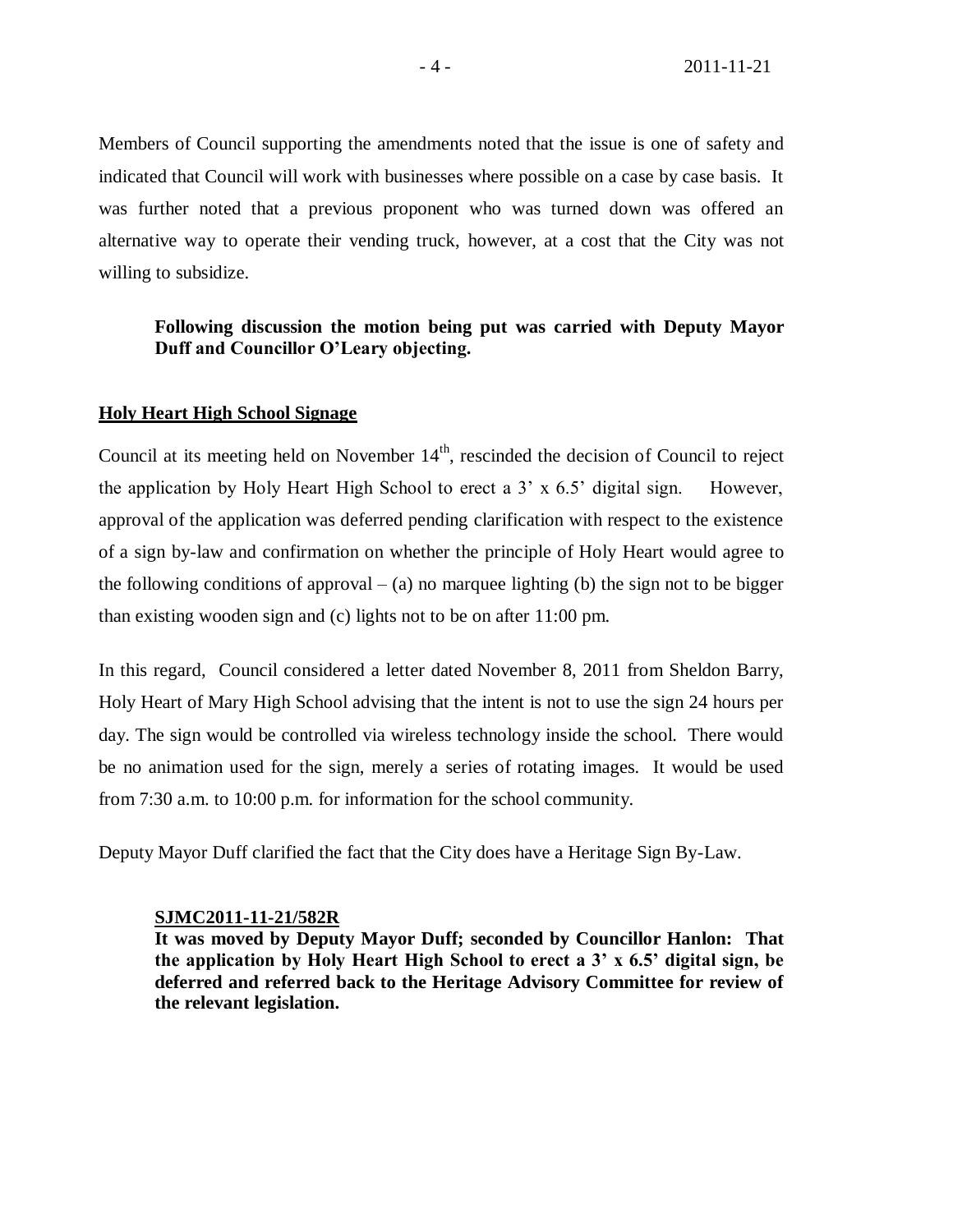## **SJMC2011-11-21/583R**

**It was then moved by Councillor Hann; seconded by Councillor Collins: That the motion be amended to include referral of the application to the Department of Building and Property Management for review of current sign technology and the placement of electronic signs in residential areas.**

# **The motion as amended was unanimously carried.**

## **Notices Published**

**1. A Discretionary Use Application** has been submitted by Ms. Melissa Williams requesting permission to subdivide the property located on **Doyle's Road Extension** to create 10 (ten) residential building lots. Minimum lot size proposed is 15m x 38m. The property is located in the Agricultural (AG) Zone where single detached dwellings are Discretionary in locations within the Goulds Ultimate Service Area with municipal water and sewer services. **(Ward 5)**

## **SJMC2011-11-21/584R**

**It was moved by Councillor Collins; seconded by Councillor Hickman: That the application be approved subject to all applicable requirements of the Departments of Engineering and Planning and of the St. John's Development Regulations.**

**The motion being put was unanimously carried.** 

# **Development Committee Report dated November 15, 2011**

Council considered the following Development Committee Report dated November 15, 2011:

# **RECOMMENDATION OF REJECTION**

**1. Discretionary Use Application – Infill Proposed Consolidation of 2 lots and Extension to Existing Dwelling Applicant: Greg Martin Civic No. 176 Hamilton Avenue (Ward 2)**

The Development Committee recommends that the application for the proposed extension to civic no. 176 Hamilton Avenue to accommodate two (2) additional units for a total of three (3) Infill Housing Units be approved by Council subject to the following conditions:

• The applicant is to submit a survey and site plan which demonstrates the consolidation of the two (2) properties, the proposed location of the extension, and the proposed parking layout; and,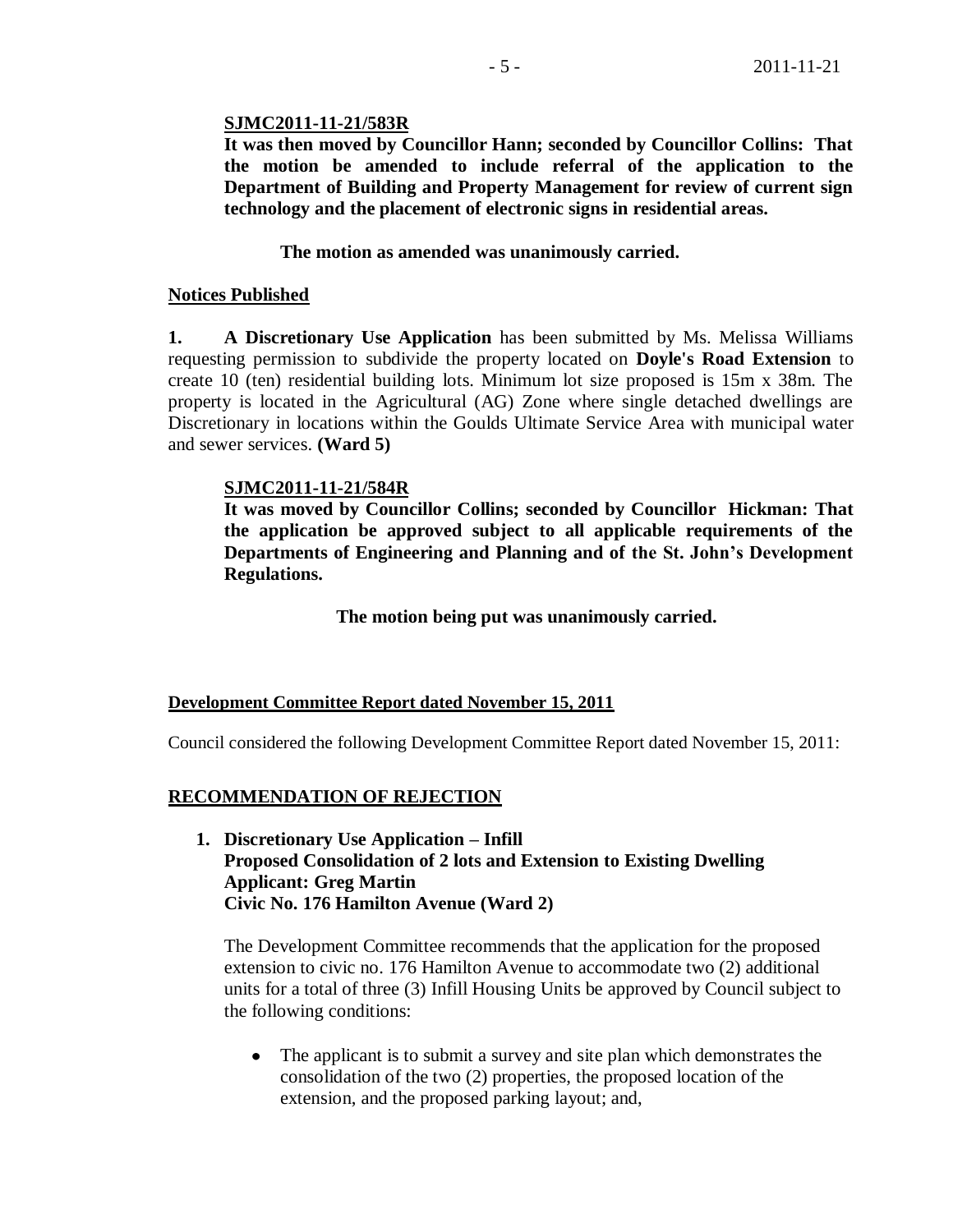Compliance with all requirements of the City's Department of Engineering  $\bullet$ and Department of Building and Property Management.

Robert Smart, City Manager Chair – Development Committee

# **SJMC2011-11-21/585R**

**It was moved by Councilor Hann; seconded by Councilor Breen: That the Committee's recommendation of rejection be approved.**

**The motion being put was unanimously carried.**

### **Parks and Recreation Standing Committee Report dated November 10, 2011**

Council considered the following Parks and Recreation Standing Committee Report dated November 10, 2011:

**Attendees:** Councillor Frank Galgay, Chairperson Deputy Mayor Shannie Duff Councillor Wally Collins Councillor Danny Breen Councillor Bruce Tilley Councillor Sandy Hickman Robert Smart, City Manager Paul Mackey, Deputy City Manager & Director of Public Works & Parks Jill Brewer, Director of Recreation Tanya Haywood, Manager of Facilities Heather Hickman, Manager of Community Development Brian Head, Operations Assistant – Parks David Crowe, Foreperson – Public Works & Parks Karen Chafe, Recording Secretary

# **Report:**

# **1. Meeting with** *St. John's Legends* **Swim Club**

The Committee met with Cathy Dornan and Brad Hutton of the *St. John's Legends*  Swim Club. The purpose of their meeting was to introduce Council to the work that they do, the services they provide, and to support the need for a new pool facility into which they would like to have some input. They conducted a power point presentation outlining their activities and needs in greater depth, a copy of which is on file with the City Clerk's Dept. The following points are worthy of note:

- Founded in 1978 following the 1977 Canada Summer Games
- Membership consists of youth between the ages of  $7 19$  years old
	- o 165 competitive swimmers (9-19 years old)
	- o 40 pre-competitive swimmers (7-12 years old)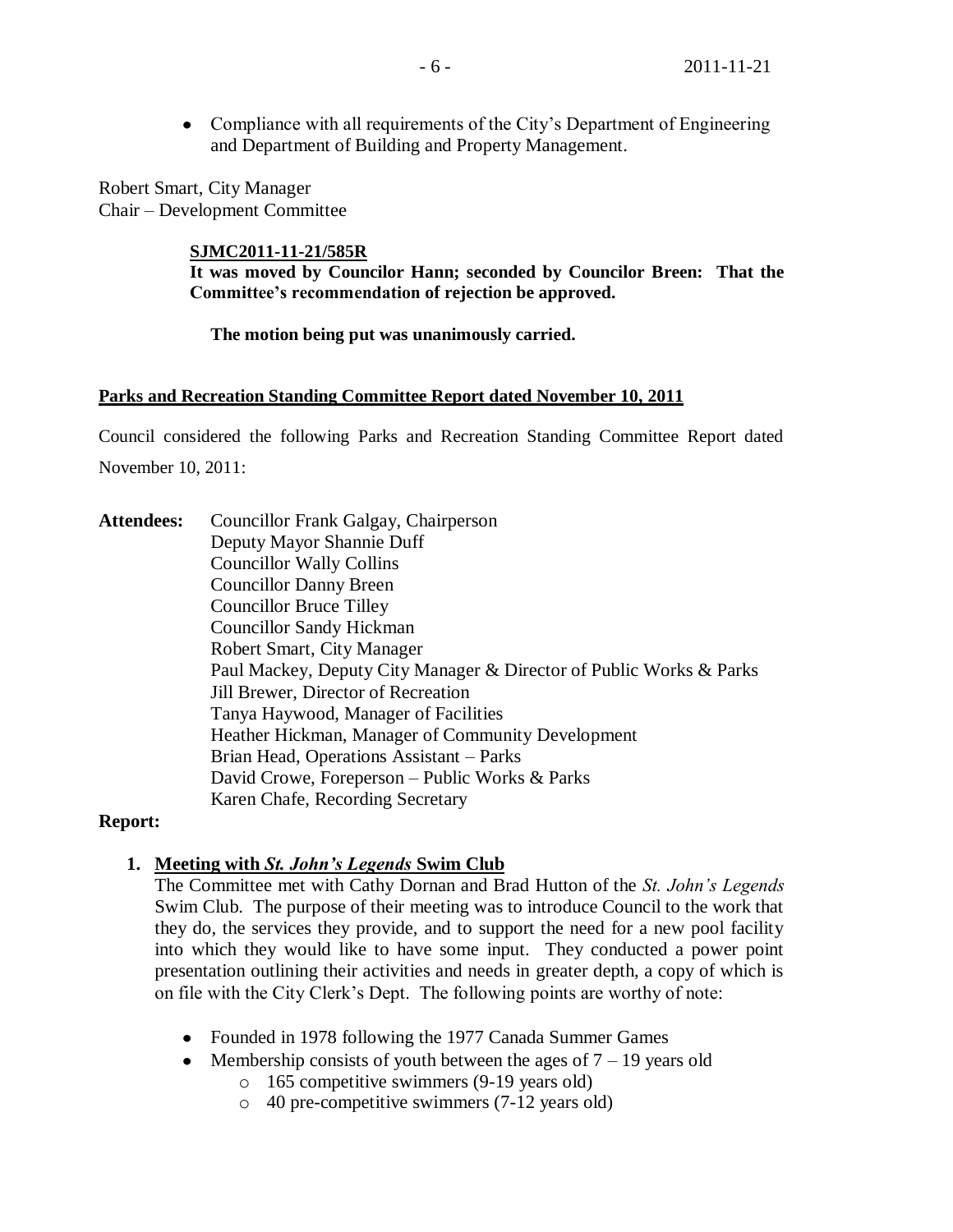- 1 head coach, 2 assistant coaches and 18 part-time coaches
- Run by a board of directors consisting of 11 volunteer parents

Over the years, the Club's participants have received numerous accolades and medals from across the Country. The Club also provides a natural progression for prospective athletes who started out in the City's swimming programs and who wish to progress to a higher level of competition not offered elsewhere. The main challenges for the Club are getting access to pool time as well as the financial burden in renting the Aquarena. Unfortunately, such challenges prohibit future growth, thus the need for more facilities.

Councillor Collins asserted that it is his desire to see future pool facilities situated in the west end, particularly in the Goulds because no pool facilities exist there. Ms. Dornan advised that the Club would not be concerned with the facility's location as long as it is situated within the St. John's region.

The delegation retired from the meeting at 12:20 p.m. Staff advised that there will be a meeting to outline the major capital projects under consideration with a view to determining priorities and strategies for cost-shared funding opportunities.

### 2. **Quidi Vidi Park – Proposed Skate Park**

The Committee considered a memorandum dated October 21, 2011 from Brian Head, Operations Assistant – Parks regarding the above noted and providing an estimated cost of \$60,000 to establish a skate park at Quidi Vidi.

**The Committee on motion of Councillor Breen; seconded by Councillor Collins recommends that Council allocate \$60,000 from the open space reserve fund toward the construction of the skate park at Quidi Vidi Lake.**

3. **Request for Tot Lots at Kerr Place and Blue Puttee Drive**

Councillor Breen raised the above-noted request and made the following motion:

**The Committee on motion of Councillor Breen; seconded by Councillor Hickman recommends that Council allocate funding from the open space reserve fund toward the construction of two tot lots - one at Kerr Place and the other at Blue Puttee Drive.**

#### 4. **Dog Park at Bowring Park**

Councillor Collins advised that Mr. Pat Clarke would like to contribute \$15,000 toward the cost of developing a dog park at Bowring Park. Councillor Collins advised that the Bowring Park Foundation has been consulted and they have no issues with the request. The particular location proposed would be just to the east of the basketball court. Staff advised that the site in question may result in the compromise of some surrounding vegetation including a few birch trees.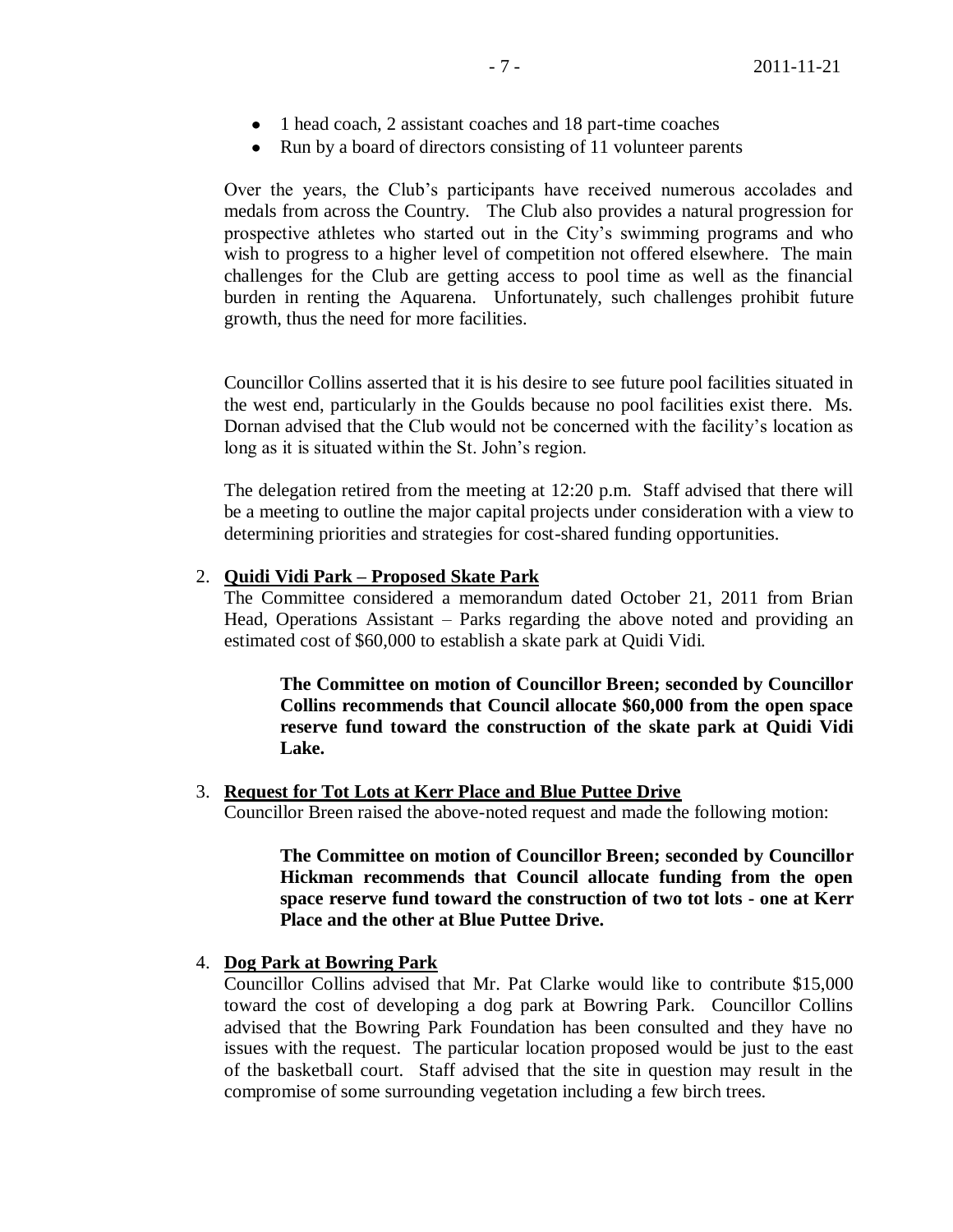**The Committee on motion of Councillor Collins; seconded by Councillor Tilley recommends that Council accept the \$15,000 donation from Pat Clarke toward the construction of a dog park at Bowring Park and that this amount be matched by the City to cover any cost over-runs that may accrue.** 

# **5. Bannerman Park Master Plan – Status Report**

Deputy Mayor Duff provided the Committee with a status report of the Bannerman Park Master Plan outlining the ongoing activities and projects taking place. A copy of the report is on file with the City Clerk's Department.

**The Committee on motion of Deputy Mayor Duff; seconded by Councillor Hickman recommends that Council proceed with the Garden of Memories project which is one of the overall eight projects already approved in principle by Council.**

## **6. Appointments – Shea Heights Community Centre Board of Directors**

The Committee considered a memo dated November 7, 2011 from the Director of Recreation regarding the above-noted matter.

**The Committee on motion of Deputy Mayor Duff; seconded by Councillor Collins recommends that Council approve the attached Shea Heights Community Centre Board of Directors list.**

# **7. 2012 Recreation NL Conference**

The Committee considered a memo dated September 28, 2011 from the Director of Recreation regarding the 2012 Recreation NL Conference to be held in St. John's and requesting the appointment of a municipal liaison councillor to sit on the conference planning committee.

**The Committee on motion of Councillor Tilley; seconded by Councillor Collins recommends that Councillor Sandy Hickman be appointed as municipal liaison on the conference planning committee for the 2012 Recreation NL Conference.**

### **8. Petition from Seniors re: Increased Costs of Social Bridge at Mews Centre**

The Committee considered a Council Directive from the regular meeting of October 3, 2011 wherein Councillor Tilley tabled a petition from seniors who play social bridge at the Mews Centre. The prayer of the petition is as follows:

"We, the seniors, are on a fixed income and we PROTEST the cost of bridge being raised from \$4.00 to \$6.00 (a 50% hike). This would cost a couple \$4.00 extra."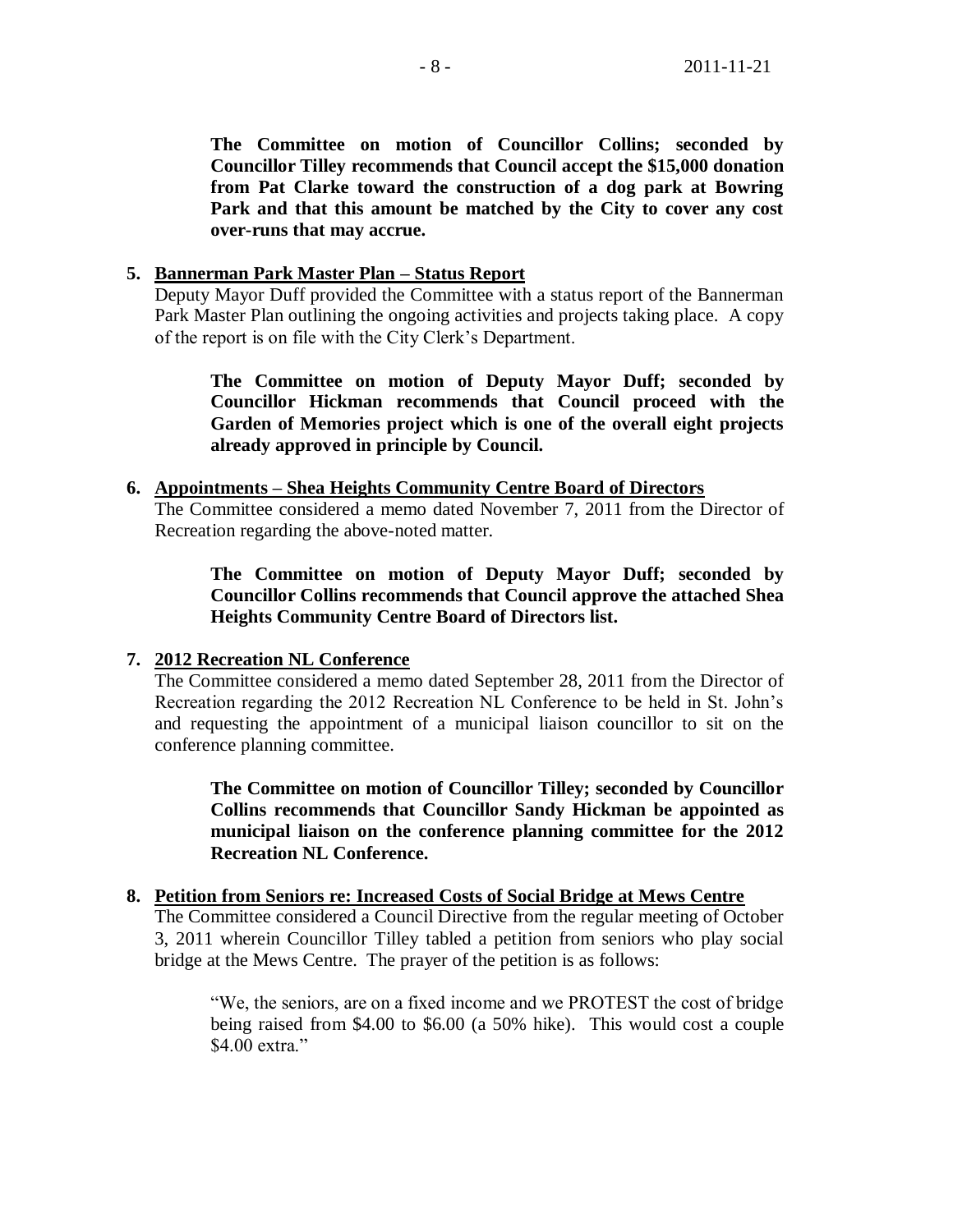The Director of Recreation acknowledged the cost increase but noted that the seniors were advised they had the option of paying only \$5.00 if they had registered in advance. Participants are also provided with refreshments such as coffee, tea and biscuits free of charge.

**The Committee on motion of Councillor Hickman; seconded by Councillor Breen recommends that the status quo be maintained and that the increased cost stay in place. Seniors should also be reminded that they have the option to pay a reduced price if they register in advance.**

### **9. Lease Agreement – Caribou Complex**

The Committee considered a memo dated October 19, 2011 from the Director of Recreation regarding the lease agreement at Caribou Complex.

**The Committee on motion of Councillor Hickman; seconded by Deputy Mayor Duff recommends that the City proceed with a public call for expressions of interest for the operation of Caribou Complex for a three year period with an option to renew for an additional three years.**

#### **10. Parkside Community Centre – Lease Agreement**

The Committee considered a memo dated November 7, 2011 from the Director of Recreation regarding the Parkside Community Centre lease agreement. Discussions have taken place with NLHC regarding their interest in leasing the Parkside facility outside the summer program period to enable NLHC parent groups and others to operate programs and services without having to rely on Department of Recreation staff being present to supervise the building. A lease agreement has been drafted by the City and approved by NLHC.

**The Committee on motion of Councillor Tilley; seconded by Deputy Mayor Duff recommends Council's endorsement of the lease agreement with the NLHC to take effect from November 28, 2011 until December 31, 2012 (with the exception of the summer period June 11- Sept. 6) with the hope of renewal beyond this date.**

## **11. Overview of Direct and Indirect Support to Community and Sport Organizations**

The Committee reviewed the above noted document, a copy of which is on file with the City Clerk's Dept. It is worthy to note the following:

• In 2010, the City contributed the value of \$544,700 to various community organizations. A total of 6,595 participants were registered within these programs resulting in an average subsidy per participant of \$73.00.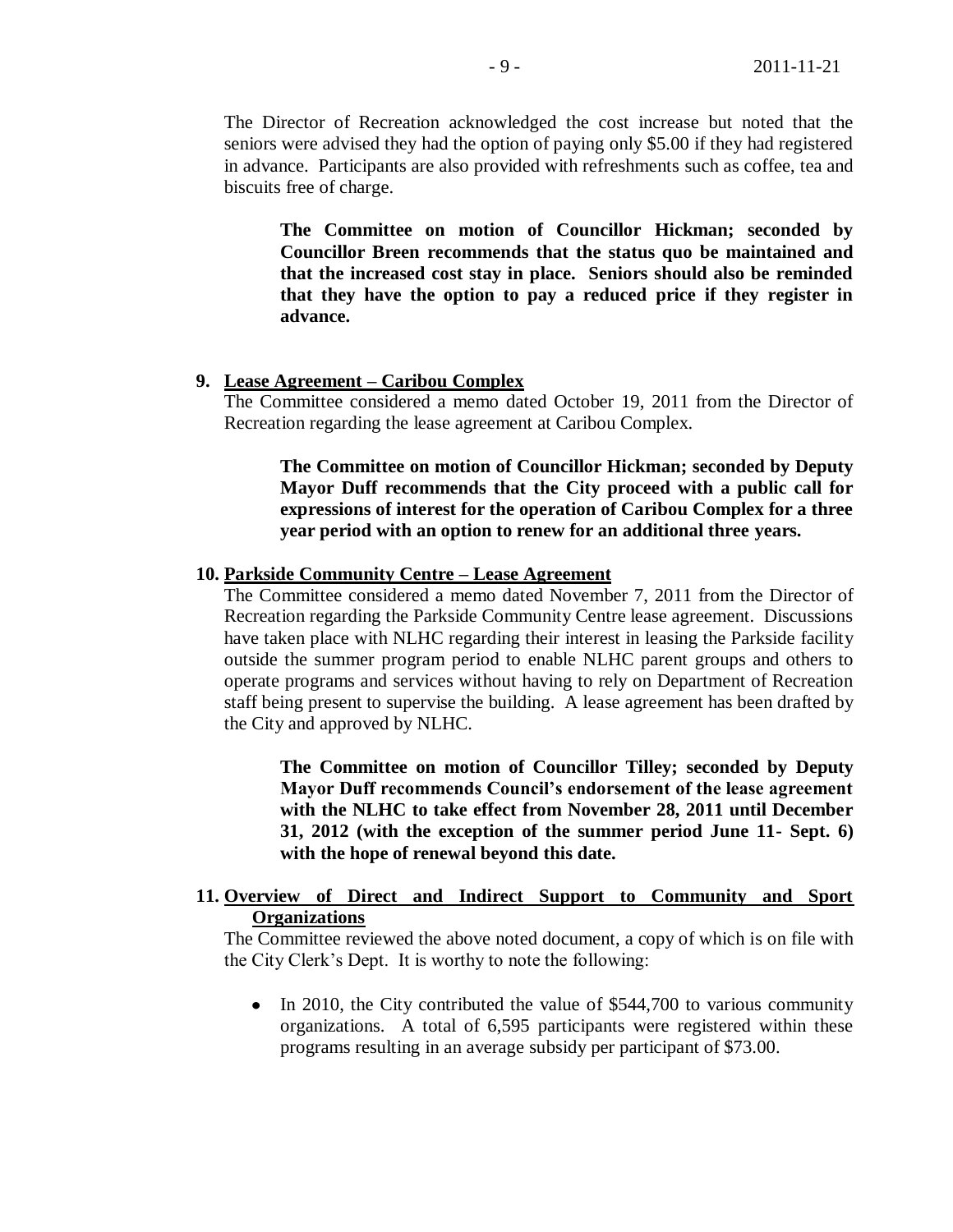• In 2010, the City contributed the total value of \$280,620 to sport organizations. A total of 9,412 participants were registered with an average subsidy of \$78.00/per participant.

Councillor Frank Galgay Chairperson

## **SJMC2011-11-21/586R**

# **It was moved by Councillor Collins; seconded by Councillor Breen: That the Committee's recommendations be approved.**

Regarding Item #8 – Petition from Seniors Re: Increased Costs of Social Bridge at Mews Centre, it was noted by Councillor Hanlon that Ms. Ann Squires has agreed to donate money to offset the cost.

## **The motion being put was unanimously carried.**

## **Planning Standing Committee Report dated November 16, 2011**

# **Council considered the following Planning Standing Committee Report dated November 16, 2011:**

| In Attendance: | Councillor Tom Hann, Chairperson                                      |  |  |  |  |  |  |
|----------------|-----------------------------------------------------------------------|--|--|--|--|--|--|
|                | Deputy Mayor Shannie Duff                                             |  |  |  |  |  |  |
|                | Councillor Sheilagh O'Leary                                           |  |  |  |  |  |  |
|                | Councillor Sandy Hickman (2:15 p.m.)                                  |  |  |  |  |  |  |
|                | <b>Councillor Frank Galgay</b>                                        |  |  |  |  |  |  |
|                | <b>Councillor Danny Breen</b>                                         |  |  |  |  |  |  |
|                | Mr. Bob Smart, City Manager                                           |  |  |  |  |  |  |
|                | Mr. Paul Mackey, Deputy City Manager/Director of Public Works & Parks |  |  |  |  |  |  |
|                | Mr. Cliff Johnston, Director of Planning                              |  |  |  |  |  |  |
|                | Ms. Elizabeth Lawrence, Director of Economic Development,             |  |  |  |  |  |  |
|                | Tourism & Culture                                                     |  |  |  |  |  |  |
|                | Mr. Dave Blackmore, Director – Building and Property Management       |  |  |  |  |  |  |
|                | Mr. Joe Sampson, Manager of Development                               |  |  |  |  |  |  |
|                | Mr. Ken O'Brien, Manager of Planning & Information                    |  |  |  |  |  |  |
|                | Mr. Sean Janes, Internal Auditor                                      |  |  |  |  |  |  |
|                | Ms. Jennifer Mills, Communications Officer                            |  |  |  |  |  |  |
|                | Ms. Maureen Harvey, Recording Secretary                               |  |  |  |  |  |  |

Also in attendance were Mr. Dave Bartlett with The Telegram and Mr. Craig Ennis with the St. John's Board of Trade.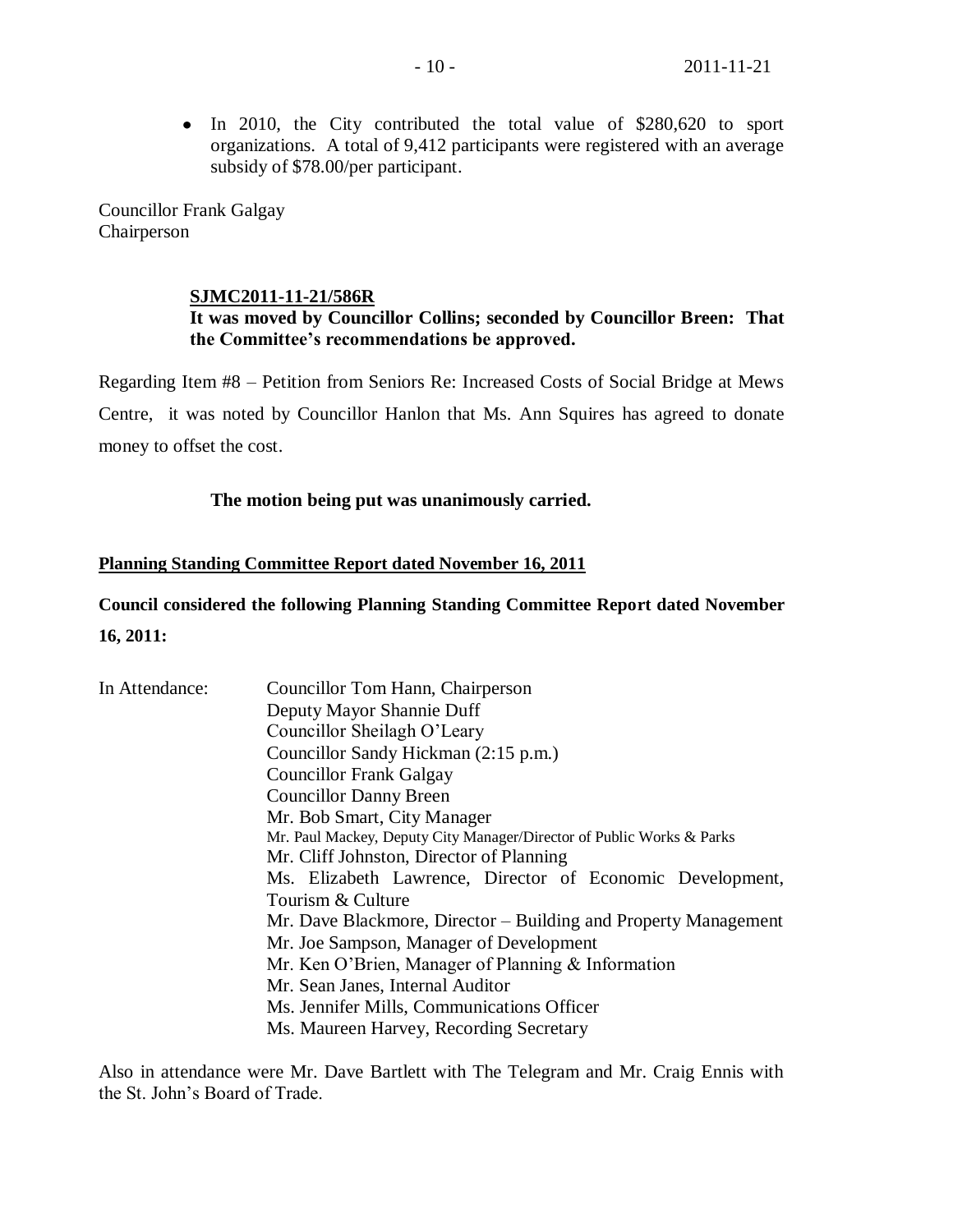# **Council Directive R2011-05-16/12 Review of the St. John's Municipal Plan**

The Committee considered the attached staff memorandum dated November 8, 2011 from the Director of Planning regarding a proposed work program/charter for the upcoming review of the St. John's Municipal Plan.

**The Committee recommends on motion by Councillor Frank Galgay; seconded by Councillor Danny Breen: That the Committee endorse the proposed work program/charter for the review of the Municipal Plan and refer the work program/charter to Council for consideration of approval.**

## **SJMC2011-11-21/587R**

**It was moved by Councillor Hann; seconded by Deputy Mayor Duff: That the Committee's recommendation be approved.**

# **The motion being put was unanimously carried.**

### **Special Events Advisory Committee dated November 16, 2011**

Council considered the following Special Events Advisory Committee dated November 16, 2011:

| 1) Event: | DDC – Downtown Christmas Parade                 |
|-----------|-------------------------------------------------|
| Location: | Downtown                                        |
| Date:     | November 27, 2011 (Alternative date December 4) |
| Time:     | $1:00 \text{ pm} - 4:00 \text{ pm}$             |

This event requires the following Road Closures and No Parking – Tow Aways

Road Closures:

Factory Lane Plymouth Road Empire Avenue – Kings Bridge road to Quidi Vidi Road Kings Bridge Road – Empire Avenue to Cavendish Square Cavendish Square Ordinance Street Duckworth Street – Temperance Street to Prescott Street Water Street – Prescott Street to Patrick Street New Gower Street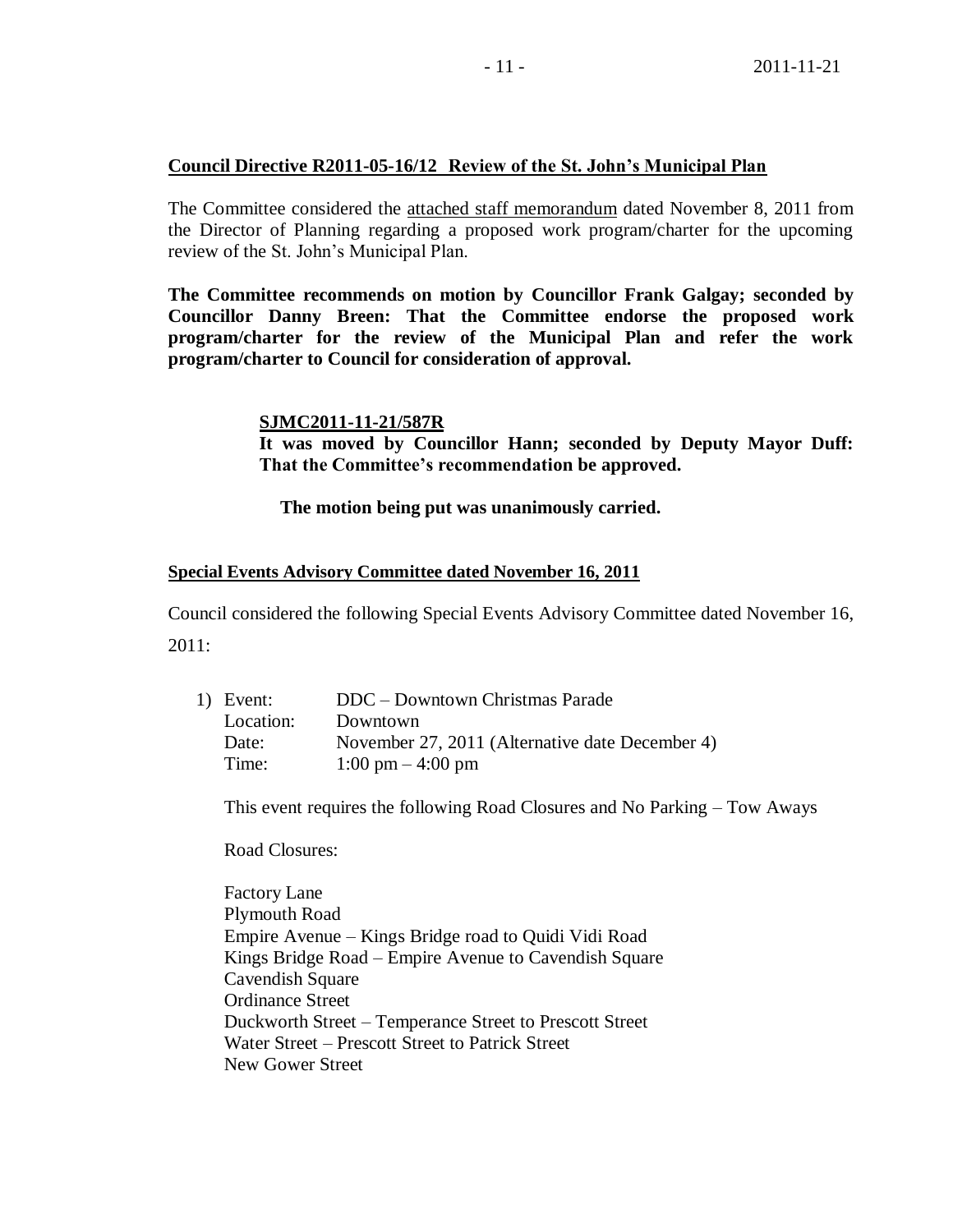No Parking – Tow Aways: Factory Lane Plymouth Road Empire Avenue – Rennies Mill Road to Quidi Vidi Road Circular Road – Bannerman Road to Kings Bridge Road Kings Bridge Road Cavendish Square Duckworth Street – Temperance Street to Prescott Street Water Street – Prescott Street to Patrick Street 2) Event: Shea Heights Christmas Parade

- Location: Shea Heights Date: December 4, 2011 (Alternative date December 11) Time: 2:00 pm – 4:00 pm
- 3) Event: Festival of Music & Lights Location: Bowring Park Date: December 3, 2011 (Alternative date December 10) Time: 4:30 pm – 5:30 pm
- 4) Event: Goulds Christmas Parade Location: Main Road Goulds Date: December 4, 2011 (Alternative date December 11) Time: 1:00 pm to 3:00 pm
- 5) Event: City of St. John's New Years Eve Celebrations Location: Quidi Vidi Lake Date: December 31, 2011 – Alternative date: January 1, 2012 @ 6:00 pm Time: 10:00 pm – 12:30 am

This event requires an extension to the noise by-law to 12:30 am on January 1, 2012.

This event will require road closures, to be determined.

# **Recommendation**:

It is the recommendation of the Committee that Council approve the above noted events, subject to the conditions set out by the Special Events Advisory Committee.

Robin King, P. Eng. Chairperson, Special Events Advisory Committee

\_\_\_\_\_\_\_\_\_\_\_\_\_\_\_\_\_\_\_\_\_\_\_\_\_\_\_\_\_\_\_\_\_\_\_\_\_\_\_\_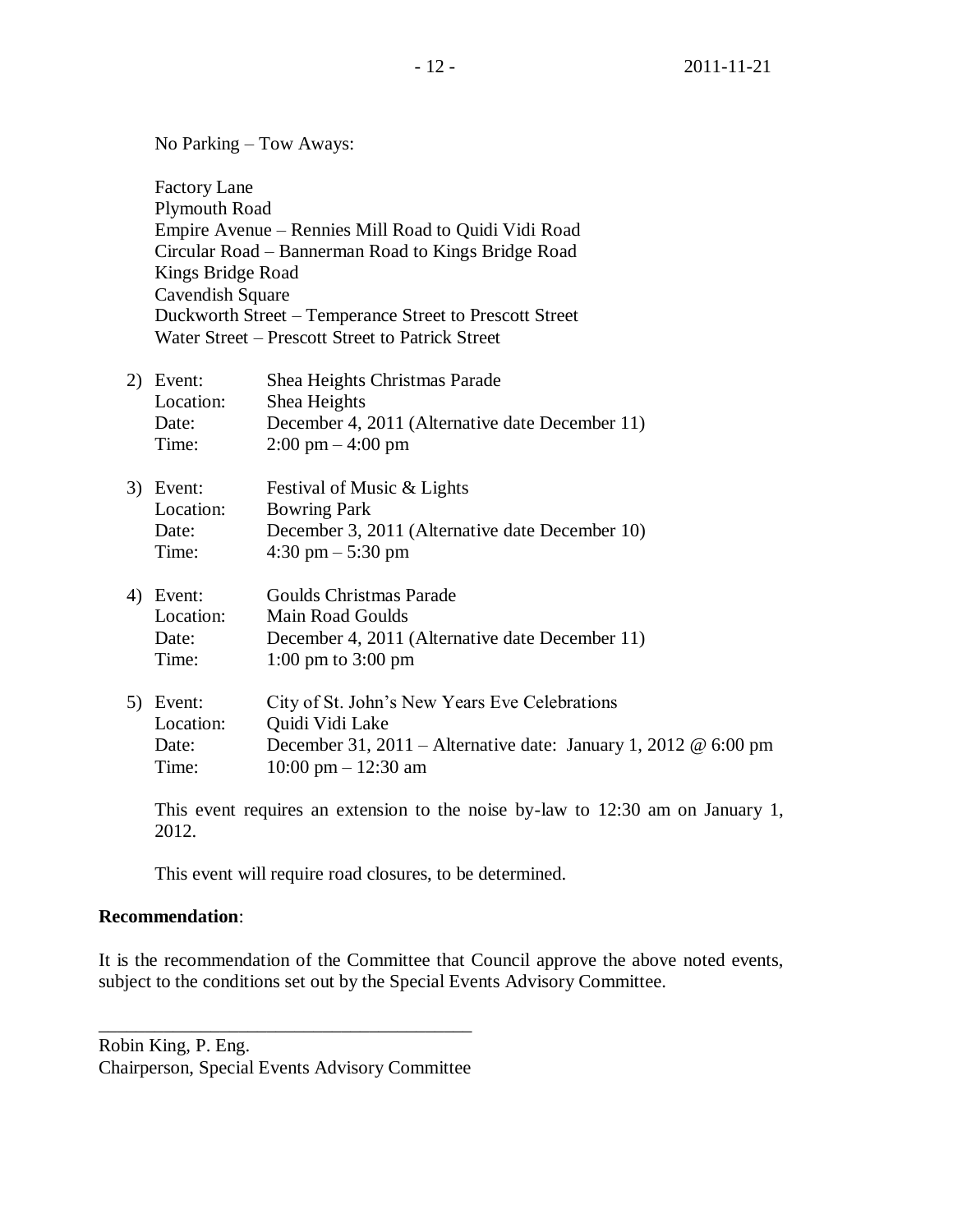## **SJMC2011-11-21/588R**

# **It was moved by Councillor Hann; seconded by Councillor O'Leary: That the Committee's recommendations be approved:**

## **The motion being put was unanimously carried.**

## **Development Permits List**

Council considered as information the following Development Permits List for the period of November  $10^{th}$  to  $17^{th}$ , 2011:

#### **DEVELOPMENT PERMITS LIST DEPARTMENT OF PLANNING FOR THE PERIOD OF November 10, 2011 TO November 17, 2011**

| Code       | Applicant                                   | Application                                                                 | Location                              | Ward           | <b>Development</b><br><b>Officer's Decision</b> | Date           |
|------------|---------------------------------------------|-----------------------------------------------------------------------------|---------------------------------------|----------------|-------------------------------------------------|----------------|
| <b>RES</b> | Shortall<br>Elaine<br>&<br>Michael<br>Cooke | Demolition & Rebuild<br>of Single<br>Detached<br>Dwelling                   | 112<br>Petty<br>Old<br>Harbour Road   | $\overline{5}$ | <b>Approved</b>                                 | 11-11-10       |
| <b>COM</b> | N.C.H. Holdings<br>Ltd.                     | <b>Commercial Building</b>                                                  | White<br><b>Hills</b><br>East<br>Road |                | <b>Approved</b>                                 | $11 - 11 - 15$ |
| <b>COM</b> | James<br>Wiseman                            | Office<br>Home<br>$\overline{\phantom{m}}$<br><b>Electrical Contracting</b> | 72 St. Clare Avenue                   | $\overline{2}$ | <b>Approved</b>                                 | 11-11-16       |
|            |                                             |                                                                             |                                       |                |                                                 |                |
|            |                                             |                                                                             |                                       |                |                                                 |                |
|            |                                             |                                                                             |                                       |                |                                                 |                |
|            |                                             |                                                                             |                                       |                |                                                 |                |
|            |                                             |                                                                             |                                       |                |                                                 |                |
|            |                                             |                                                                             |                                       |                |                                                 |                |
|            |                                             |                                                                             |                                       |                |                                                 |                |
|            |                                             |                                                                             |                                       |                |                                                 |                |

**\* Code Classification: RES - Residential INST - Institutional COM - Commercial IND - Industrial AG - Agriculture OT - Other**

**Gerard Doran Development Officer Department of Planning**

**\*\* This list is issued for information purposes only. Applicants have been advised in writing of the Development Officer's decision and of their right to appeal any decision to the St. John's Local Board of Appeal.**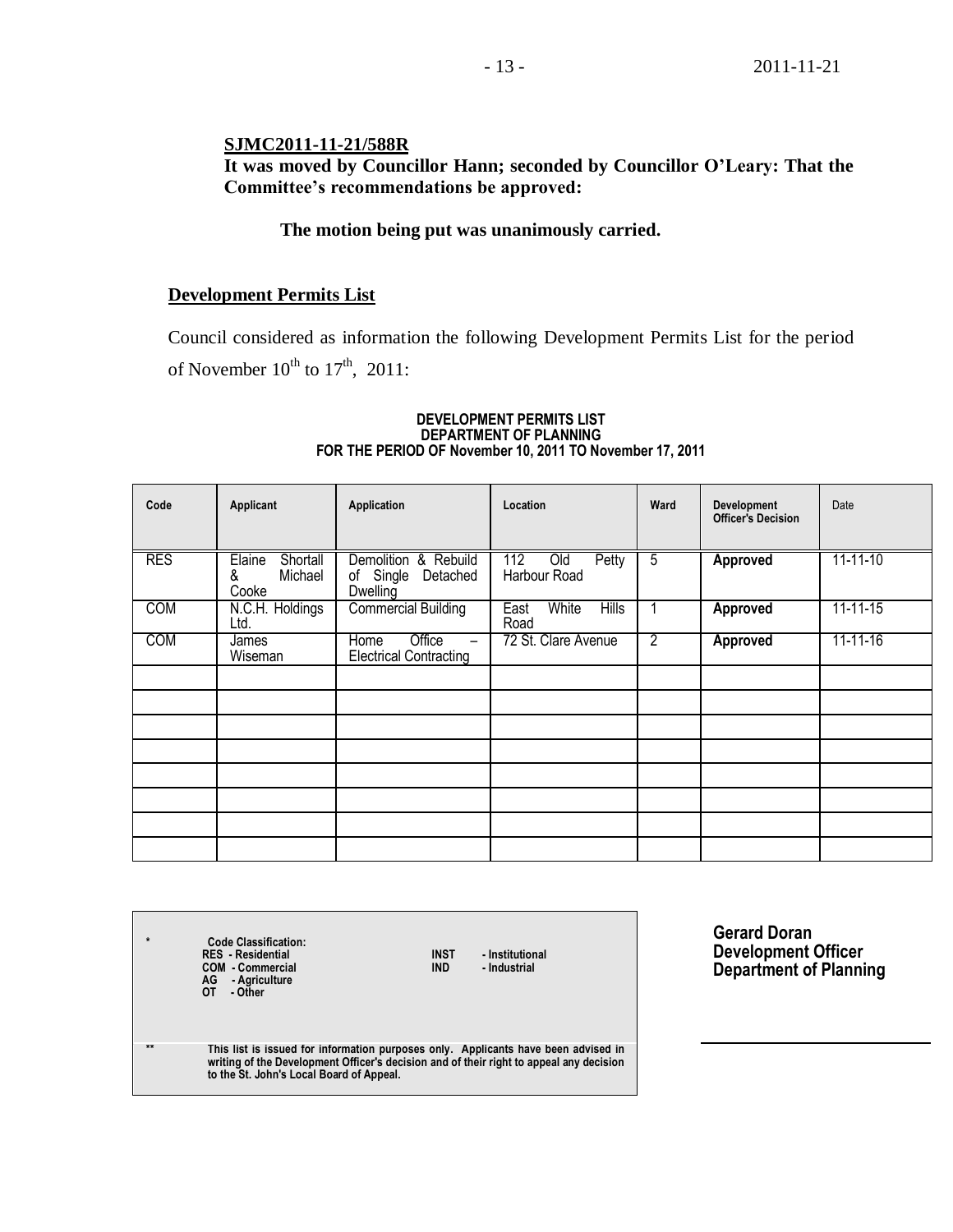#### **Building Permits List**

#### **SJMC2011-11-21/589R**

# **It was decided on motion of Councillor Hann; seconded by Councillor Breen: That the recommendation of the Director of Building and Property Management with respect to the following Building Permits List be approved:**

Permits List

2011/11/16

#### **CLASS: COMMERCIAL**

| ROBIN'S DONUTS                                                                 | 35 MAJOR'S PATH                                             | CO EATING EST                     |
|--------------------------------------------------------------------------------|-------------------------------------------------------------|-----------------------------------|
|                                                                                |                                                             | CO CLINIC                         |
|                                                                                |                                                             | CO WAREHOUSE                      |
|                                                                                |                                                             | CO CONVENIENC                     |
|                                                                                |                                                             | MS RETAIL STO                     |
| DOWNEAST TAS COMMUNICATIONS 40 ABERDEEN AVE                                    |                                                             | MS RETAIL STO                     |
| CORE INSIGHT CHIROPRACTIC                                                      | 40 ABERDEEN AVE                                             | MS CLINIC                         |
| PIZZA DELIGHT                                                                  | 46 ABERDEEN AVE                                             | MS RESTAURANT                     |
| WAL-MART CANADA CORP.                                                          | 90 ABERDEEN AVE                                             | MS RETAIL STO                     |
| CHATTERS OUTLET NL LIMITED                                                     | 98 ABERDEEN AVE                                             | MS SERVICE SH                     |
| ADDITION-ELLE                                                                  |                                                             | MS RETAIL STO                     |
| ADDITION DULL<br>REITMANS (CANADA) LIMITED                                     | 95C ABERDEEN AVE<br>95D ABERDEEN AVE<br>95D ABERDEEN AVE    | MS RETAIL STO                     |
| COBALT PROPERTIES LIMITED                                                      | 10 BAY BULLS RD IRVING OIL MS COMMERCIAL                    |                                   |
| WEATHER SHORE WINDOWS INC. 77 BLACKMARSH RD                                    |                                                             | MS RETAIL STO                     |
| KENNY ENTERPRISES LIMITED                                                      | 245 BLACKMARSH RD                                           | MS CONVENIENC                     |
|                                                                                | ST. JOHN'S LODGE #245 OF THE CARPASIAN RD ELKS CLUB MS CLUB |                                   |
| NELLA LTD (J.W. ALLAN CO LTD) 94 ELIZABETH AVE                                 |                                                             | MS RETAIL STO                     |
| AUTOMOTIVE SUPPLIES HOLDINGS 83 ELIZABETH AVE                                  |                                                             | MS RETAIL STO                     |
| SIMPLY FOR LIFE                                                                | 295 EMPIRE AVE                                              | MS RETAIL STO                     |
|                                                                                |                                                             |                                   |
| CUSTOM WHEELS<br>NEEDS CONVENIENCE<br>W.L.R SERVITS                            | 377 EMPIRE AVE<br>172 FRESHWATER RD                         | MS RETAIL STO<br>MS CONVENIENC    |
| W.L.B. SERVICES LTD.                                                           | 336 FRESHWATER RD                                           | MS SERVICE SH                     |
| MONEY MART                                                                     |                                                             | MS OFFICE                         |
| SALON 56 INC.                                                                  | 336 FRESHWATER RD<br>15 GOLDSTONE ST                        | MS SERVICE SH                     |
|                                                                                |                                                             |                                   |
| FFAW-CAW ETAL                                                                  | 368 HAMILTON AVE                                            | SN OFFICE                         |
|                                                                                | MARIE'S MINI MART 12-20 HIGHLAND DR MS RETAIL STO           |                                   |
| THE WOK BOX                                                                    | 55 KELSEY DR                                                | MS RESTAURANT                     |
| THE BUSINESS DEPOT LTD. 65 KELSEY DR                                           | 55 KELSEY DR<br>65 KELSEY DR<br>52 KENMOUNT RD              | MS RETAIL STO                     |
| ULTRAMAR LTD.                                                                  |                                                             | MS SERVICE ST                     |
| CITY HOTELS LIMITED RAMADA INN 102-108 KENMOUNT RD                             |                                                             | MS HOTEL                          |
| DALE CARNEGIE                                                                  | 102-108 KENMOUNT RD                                         | MS OFFICE                         |
| PENNY MAZDA                                                                    | 220 KENMOUNT RD                                             | MS CAR SALES                      |
| VALUE VILLAGE STORES, INC.                                                     | 161 KENMOUNT RD                                             | MS RETAIL STO                     |
| VOGUE OPTICAL LIMITED                                                          | 195 KENMOUNT RD                                             | MS SERVICE SH                     |
|                                                                                | 409 KENMOUNT RD                                             | MS CAR SALES                      |
|                                                                                | 461 KENMOUNT RD                                             | MS CAR SALES                      |
| AJNJ HOLDINGS INC.<br>CAPITAL MOTORS<br>CAPITAL MOTORS LIMITED 479 KENMOUNT RD |                                                             | MS CAR SALES                      |
| CHRISTINE'S PLACE                                                              | 210 LEMARCHANT RD                                           | MS TAVERN                         |
| NEEDS CONVENIENCE                                                              | 330 LEMARCHANT RD                                           | MS CONVENIENC                     |
| ULTRAMAR LTD.                                                                  | 225 LOGY BAY RD                                             | MS SERVICE ST                     |
| T.R.A.                                                                         | 430-432 MAIN RD                                             | MS CONVENIENC                     |
| BIG R                                                                          | 484-490 MAIN RD                                             | MS RESTAURANT                     |
| RONA                                                                           |                                                             | HOLLANT<br>MS RETAIL STO<br>MC CT |
| EASYCONNECT                                                                    | 355-367 MAIN RD                                             | MS OFFICE                         |
| TRAVEL QUEST                                                                   | 239 MAJOR'S PATH                                            | MS OFFICE                         |

| ' S<br>PATH          | CC |
|----------------------|----|
| $^{\rm r}$ S<br>PATH | CC |
| RY AVE               | CC |
| RT HEIGHTS DR        | CC |
| EEN AVE              | MS |
| EEN<br>AVE           | MS |
| EEN<br>AVE           | MS |
| EEN<br>AVE           | MS |
| EEN<br>AVE           | MS |
| EEN AVE              | MS |
| DEEN AVE             | MS |
| DEEN AVE             | MS |
| ULLS RD IRVING OIL   | MS |
| MARSH RD             | MS |
| KMARSH RD            | MS |
| N RD ELKS CLUB       | MS |
| BETH AVE             | MS |
| BETH AVE             | MS |
| RE AVE               | MS |
| RE AVE               | MS |
| HWATER<br>RD         | MS |
| HWATER RD            | MS |
| HWATER RD            | MS |
| TONE ST              | ΜS |
| TT CRES FEDEX        | SN |
| LTON AVE             | SN |
| GHLAND DR            | MS |
| Y DR                 | MS |
| Y DR                 | MS |
| UNT RD               | MS |
| KENMOUNT RD          | MS |
| KENMOUNT RD          | MS |
| OUNT RD              | MS |
| OUNT RD              | MS |
| OUNT<br>RD           | MS |
| OUNT RD              | ΜS |
| OUNT RD              | MS |
| OUNT<br><b>RD</b>    | MS |
| RCHANT RD            | MS |
| RCHANT RD            | MS |
| BAY RD               | MS |
| MAIN<br>RD           | MS |
| MAIN<br>RD           | MS |
| IN RD                | MS |
| MAIN RD              | MS |
| R'S PATH             | MS |
|                      |    |

ROBING ESTABLISHMENT WAREHOUSE CONVENIENCE STORE RETAIL STORE RETAIL STORE RESTAURANT RETAIL STORE SERVICE SHOP RETAIL STORE RETAIL STORE COMMERCIAL GARAGE RETAIL STORE CONVENIENCE STORE RETAIL STORE RETAIL STORE RETAIL STORE RETAIL STORE CONVENIENCE STORE SERVICE SHOP SERVICE SHOP WAR EHOUSE RETAIL STORE RETAIL STORE SERVICE STATION CAR SALES LOT RETAIL STORE SERVICE SHOP CAR SALES LOT CAR SALES LOT CAR SALES LOT CONVENIENCE STORE SERVICE STATION CONVENIENCE STORE **BESTAURANT** RETAIL STORE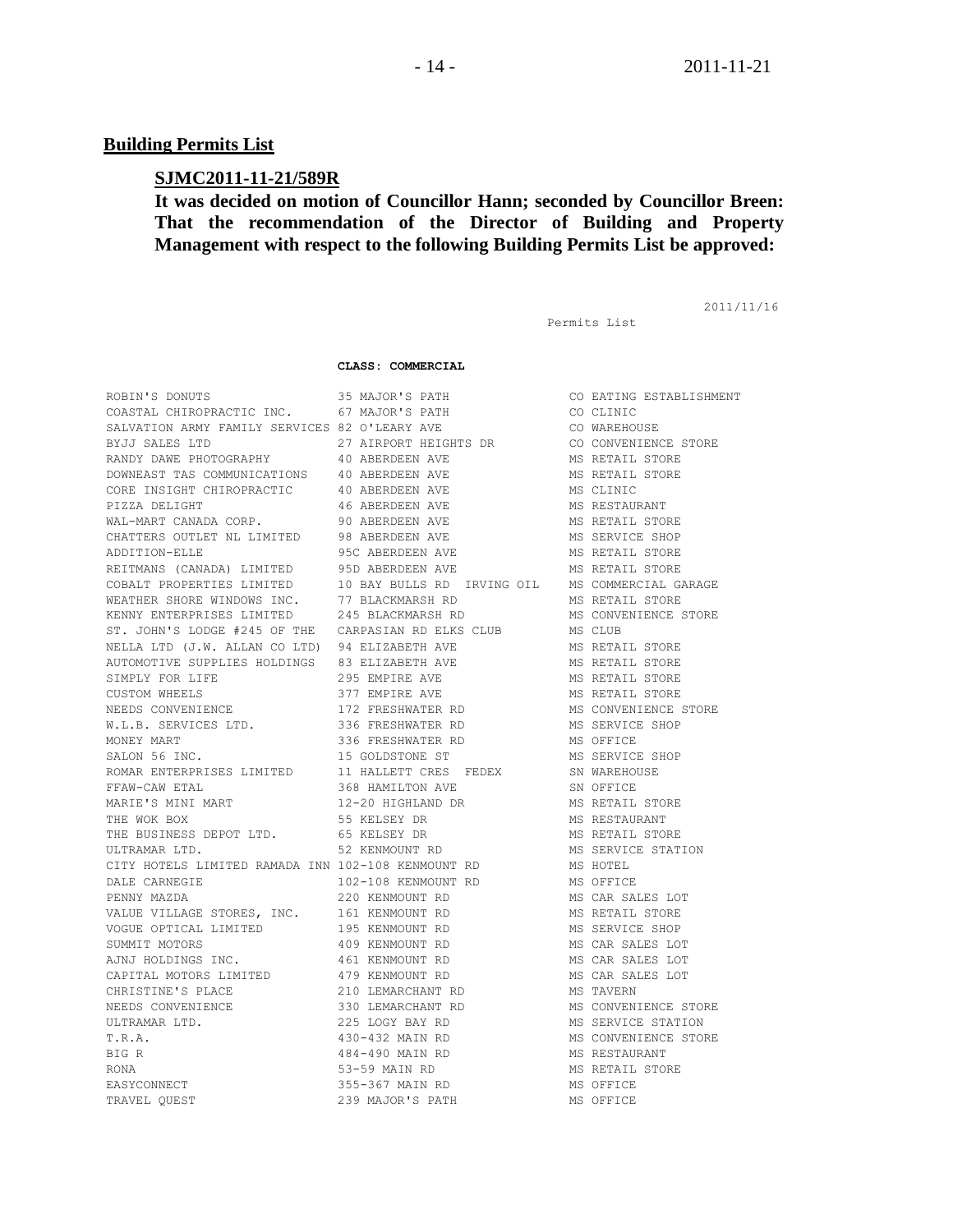THE SERVICE CHEROPRACTIC THE SUBSEXTION OF THE SERVICE STORE CANTON RESTAURANT CANTON RESTAURANT NEEDS CONVENIENCE STORE A<br>THE MS RESTAURANT MEEDS CONVENIENCE A 49 NEWFOUNDLAND DRAMS ON MS CONVENIENCE STORE SURPLUS FREIGHT 22 O'LEARY AVE MS RETAIL STORE SIGNAL HOBBIES INC. 36 PEARSON ST MS RETAIL STORE NORTH ATLANTIC REFINING 154 PENNYWELL RD MS SERVICE STATION DOWNEAST TAS COMMUNICATIONS 34 PIPPY PL MS OFFICE BOB TRACEY -HOLIDAY INN 180 PORTUGAL COVE RD MS HOTEL VIDEO CONNECTION INC. 279 PORTUGAL COVE RD MS RETAIL STORE STAND 'N' TAN LIMITED  $20$  ROPEWALK LANE MS SERVICE SHOP SELL OFF VACATIONS 38-42 ROPEWALK LANE MS OFFICE COLUMBUS HALL COMPANY LTD ST. CLARE AVE MS PLACE OF ASSEMBLY STARBUCKS 2 STAVANGER DR MS EATING ESTABLISHMENT OLD NAVY (CANADA) INC. 22 STAVANGER DR MS RETAIL STORE MARIES MINI MART **286 STAVANGER DR** MS CONVENIENCE STORE BEST BUY 3 STAVANGER DR MS RETAIL STORE FIRST CHOICE HAIRCUTTERS LTD. 95E STAVANGER DR MS SERVICE SHOP NORTH ATLANTIC REFINING 66 THORBURN RD 68 MS OFFICE MARIE'S MINI MART 462 TOPSAIL RD MS CONVENIENCE STORE NEW HUT LIMITED **164 TOPSAIL RD** MS EATING ESTABLISHMENT BEAGLE PAWS 530 TOPSAIL RD MS SERVICE SHOP PRECIOUS PEOPLE'S PLAYLAND 644 TOPSAIL RD MS DAY CARE CENTRE TOPSAIL BILLIARD INC. 681 TOPSAIL RD MS PLACE OF AMUSEMENT BELL ALIANT 10 ELIZABETH AVE MS RETAIL STORE LEGROWS TRAVEL **10 ELIZABETH AVE** MS OFFICE ALIMENTATION COUCHE-TARD/MAC'S 192-194 TORBAY RD MS SERVICE STATION TORBAY RD. IRVING 192-194 TORBAY RD MS SERVICE STATION STEPPING STONE INC. 272-276 TORBAY RD MS COMMERCIAL SCHOOL H & R BLOCK 145 TORBAY RD, H & R BLOCK SN OFFICE SNC LAVALIN TORBAY RD MALL MS OFFICE KUMON LEARNING 145 TORBAY ROAD,TORBAY RD.MALL MS RETAIL STORE CHIMO CONSTRUCTION 59 AIRPORT RD NC ACCESSORY BUILDING RCS RETAIL CONSTRUCTION 3 STAVANGER DR, MONTANAS NC ACCESSORY BUILDING ADELAIDE GROUP LTD. 336 WATER ST RN RETAIL STORE GATEACRE LTD 179 WATER ST CR RETAIL STORE NEWFOUNDLAND STRUCTURES 20 CROSBIE PL - 4TH FLOOR RN OFFICE ROYAL BANK OF CANADA, C/O 65 ELIZABETH AVE RN BANK NKG HOLDINGS INC 168 MAJOR'S PATH RN MIXED USE R.C.M.P. 55 AIRPORT SERVICE RD RN OFFICE BANK OF MONTREAL **370 NEWFOUNDLAND DR** RN BANK

INTEGRATED CHIROPRACTIC 119 NEW COVE RD MS CLINIC 449 NEWFOUNDLAND DR MS CONVENIENCE :<br>22 O'LEARY AVE MS RETAIL STORE ST.PIERRE TOURS(NFLD.)LTD. 10 CRAIG DOBBIN'S WAY NC COMMERCIAL GARAGE

THIS WEEK \$ 1,233,743.00

#### **CLASS: INDUSTRIAL**

| OMI SERVICES LIMITED      | 39 PEPPERRELL RD      | RN LIGHT INDUSTRIAL USE |
|---------------------------|-----------------------|-------------------------|
| FARRELL'S EXCAVATING LTD. | 2700 TRANS CANADA HWY | NC INDUSTRIAL USE       |

THIS WEEK \$ 105,000.00

#### **CLASS: GOVERNMENT/INSTITUTIONAL**

| CANADA LANDS CORPORATION | PLEASANTVILLE-530 CHARTER AVE. RN ADMIN BLDG/GOV/NON-PROFIT |  |
|--------------------------|-------------------------------------------------------------|--|
| BOWRING PARK             | 305 WATERFORD BRIDGE RD, GATE SW ADMIN BLDG/GOV/NON-PROFIT  |  |

THIS WEEK \$ 148,000.00

#### **CLASS: RESIDENTIAL**

| DEREK W. DROVER         | ` AYRSHIRE PL    | NC ACCESSORY BUILDING |
|-------------------------|------------------|-----------------------|
| LAURA BUTT & SHAWN KING | 225 BAY BULLS RD | NC PATIO DECK         |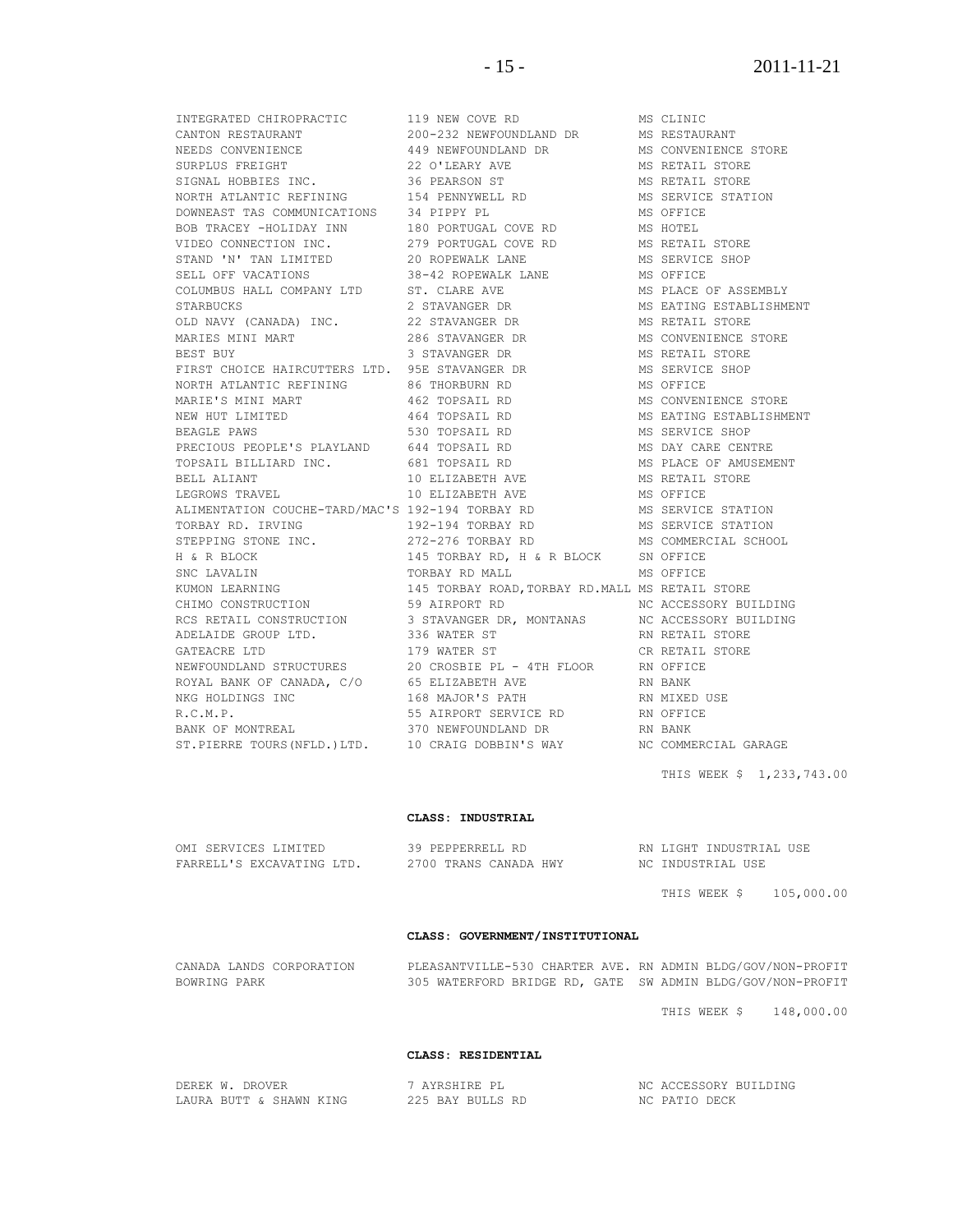JAMES MORGAN 292 BLACKMARSH RD NC ACCESSORY BUILDING<br>
NEW VICTORIAN HOMES 110 BLUE PUTTEE DR - LOT 152 NC SINGLE DETACHED DWN<br>
14 SINGLERS DR - LOT 152 NC SINGLE DETACHED DWN RICHARD EDDY 4 CARBONEAR PL NC ACCESSORY BUILDING CLOVER CONSTRUCTION INC 96 CHEESEMAN DR, LOT 63 NC SINGLE DETACHED DWELLING LORRAINE M. HICKS 73 CHEYNE DR NC FENCE KILLAM PROPERTIES INC. 66 CHURCHILL AVE NO APARTMENT BUILDING NEW VICTORIAN HOMES 20 COUNTRY GROVE PL, LOT 55 NC SINGLE DETACHED & SUB.APT<br>TIMOTHY CROSBIE OR CROSBIE DR-LOT 3 TIMOTHY CROSBIE CROSBIE DR-LOT 3 NC SINGLE DETACHED DWELLING PAUL NEIL **1980 CONTRACT SUPPOSE ST** 1990 DAUNTLESS ST NO ACCESSORY BUILDING MICHAEL HOBBS AND PAULA RYAN 52 DAUNTLESS ST NO NO FENCE<br>LEONARD GRIFFITHS 208 DOYLE'S RD NC ACCESS LEONARD GRIFFITHS 208 DOYLE'S RD NC ACCESSORY BUILDING DAVE PEET SIDING AND 9 GLEN ABBEY ST, LOT 181 NC SINGLE DETACHED DWELLING PHILIP POWER & SON 19 GLEN ABBEY ST, 186 NC SINGLE DETACHED DWELLING SKYMARK CONTRACTING 65 ICELAND PL, LOT 34 NC SINGLE DETACHED DWELLING NEW VICTORIAN HOMES 11 MCCRAE ST, LOT 121 NC SINGLE DETACHED DWELLING LYNNSAY DEVEREAUX 14 MIRANDA ST, LOT 100 NC SINGLE DETACHED & SUB.APT JENNIFER TARRANT 34 MYRICK PL NC ACCESSORY BUILDING NOEL SPARROW 20 NAUTILUS ST, LOT 108 NC SINGLE DETACHED & SUB.APT JENNIFER HAMLYN 112 OLD PENNYWELL RD NC PATIO DECK JEROME COADY 180 AIRPORT HEIGHTS DR NC ACCESSORY BUILDING JEROME COADY 180 AIRPORT HEIGHTS DR NC FENCE RON KING 11 RENOUF PL 11 RENOUF PL NC SINGLE DETACHED DWELLING JOHN PROWSE CONSTRUCTION 19 ROSE ABBEY ST, LOT 142 NC SINGLE DETACHED DWELLING SEAN CORCORAN **49 ROSE ABBEY ST, LOT 127** NC ACCESSORY BUILDING ALWIN SPURRELL **1988** 24 SYMONDS PL 24 NC ACCESSORY BUILDING CLOVER CONSTRUCTION INC. 42 TEAKWOOD DR, LOT 119 NC SINGLE DETACHED DWELLING CLOVER CONSTRUCTION INC. 45 TEAKWOOD DR, LOT 78 NC SINGLE DETACHED DWELLING CLOVER CONSTRUCTION INC. 53 TEAKWOOD DR, LOT 74 NC SINGLE DETACHED & SUB.APT JOSEPH WALSH 60 VIRGINIA PL NC ACCESSORY BUILDING WAYNE M. QUILTY **2** ADVENTURE AVE **CR SUBSIDIARY APARTMENT** LORRAINE POPE 131 SUGARLOAF RD EX SINGLE DETACHED DWELLING ANTHONY PRETTY **12 STALL AND A STALT STARTED ST** RN SINGLE DETACHED DWELLING TARA HAYES 7 BARTER'S HILL PL RN SINGLE DETACHED DWELLING BARRY R. NOEL 50 BRANSCOMBE ST RN SINGLE DETACHED DWELLING SHEENA KING 34 CHAPMAN CRES RN TOWNHOUSING MICHAEL & KATHIE CHALKER 25 DUBLIN RD RN SINGLE DETACHED DWELLING KMK PROPERTIES INC. 100 ELIZABETH AVE, SUITE 205 RN CONDOMINIUM KMK PROPERTIES INC. 100 ELIZABETH AVE, SUITE 313 RN CONDOMINIUM NFLD & LABRADOR HOUSING CORP. 5-7 EMPIRE PL<br>NFLD & LABRADOR HOUSING CORP 17-19 EMPIRE PL RN SEMI-DETACHED DWELLING<br>RN SEMI-DETACHED DWELLING NFLD & LABRADOR HOUSING CORP 17-19 EMPIRE PL RN SEMI-DETACHED DWELLING NANCY MIDDLEMAN 263 HAMILTON AVE RN SINGLE DETACHED DWELLING LISA BURTON 10 JENNMAR CRES RN SINGLE DETACHED DWELLING ROLAND LAWRENCE 56 MAYOR AVE RN SINGLE DETACHED DWELLING NFLD & LABRADOR HOUSING CORP 198 MONTAGUE ST **RADICAL REAL PORT ASSESSMENT RADICAL** NFLD & LABRADOR HOUSING CORP 200 MONTAGUE ST NFLD & LABRADOR HOUSING CORP 202 MONTAGUE ST NFLD & LABRADOR HOUSING CORP 204 MONTAGUE ST **RADIC REAL PROVINGUISING** NFLD & LABRADOR HOUSING CORP 206 MONTAGUE ST **RADIC REAL PRON** TOWNHOUSING NFLD & LABRADOR HOUSING CORP 208 MONTAGUE ST **RIGHT REAL PROMIN**OUSING NFLD & LABRADOR HOUSING CORP 210 MONTAGUE ST **RIGHT REAL PROMIN**OUSING NFLD & LABRADOR HOUSING CORP 212 MONTAGUE ST **RIGHT REAL PROMIN**OUSING NFLD & LABRADOR HOUSING CORP 214 MONTAGUE ST **RIGHT REAL PROMIN**OUSING NFLD & LABRADOR HOUSING CORP 218 MONTAGUE ST NFLD & LABRADOR HOUSING CORP 220 MONTAGUE ST NFLD & LABRADOR HOUSING CORP 222 MONTAGUE ST NFLD & LABRADOR HOUSING CORP 224 MONTAGUE ST NFLD & LABRADOR HOUSING CORP 226 MONTAGUE ST NFLD & LABRADOR HOUSING CORP 228 MONTAGUE ST<br>NFLD & LABRADOR HOUSING CORP 230 MONTAGUE ST NFLD & LABRADOR HOUSING CORP NFLD & LABRADOR HOUSING CORP 232 MONTAGUE ST NFLD & LABRADOR HOUSING CORP 234 MONTAGUE ST NFLD & LABRADOR HOUSING CORP 236 MONTAGUE ST

110 BLUE PUTTEE DR - LOT 152 NC SINGLE DETACHED DWELLING NFLD & LABRADOR HOUSING CORP 216 MONTAGUE ST RN TOWNHOUSING NFLD & LABRADOR HOUSING CORP 238 MONTAGUE ST RN TOWNHOUSING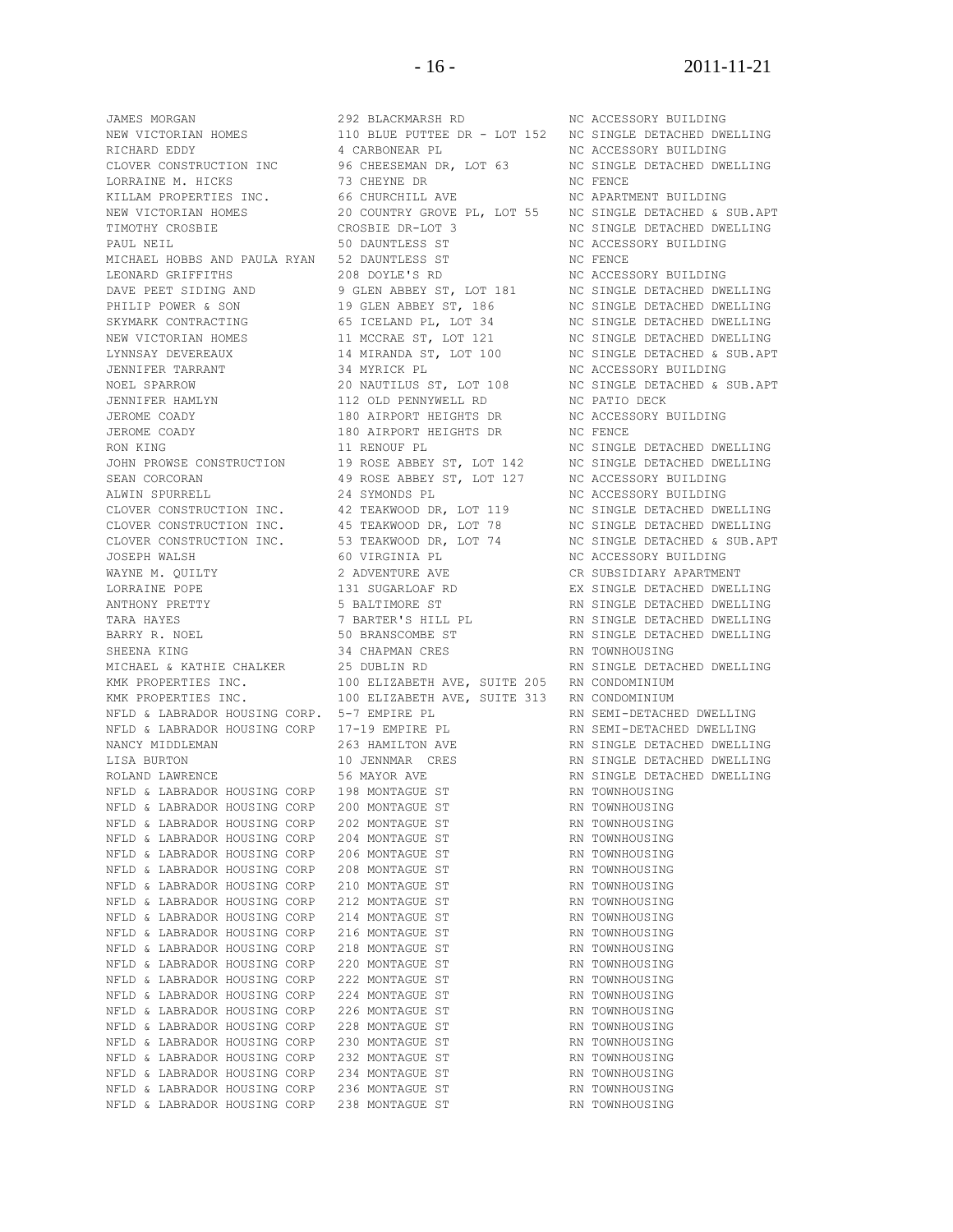| NFLD & LABRADOR HOUSING CORP 240 MONTAGUE ST |                                     | RN TOWNHOUSING               |
|----------------------------------------------|-------------------------------------|------------------------------|
| NFLD & LABRADOR HOUSING CORP 242 MONTAGUE ST |                                     | RN TOWNHOUSING               |
| NFLD & LABRADOR HOUSING CORP                 | 244 MONTAGUE ST                     | RN TOWNHOUSING               |
| NFLD & LABRADOR HOUSING CORP                 | 246 MONTAGUE ST                     | RN TOWNHOUSING               |
| NFLD & LABRADOR HOUSING CORP                 | 248 MONTAGUE ST                     | RN TOWNHOUSING               |
| NFLD & LABRADOR HOUSING CORP                 | 250 MONTAGUE ST                     | RN TOWNHOUSING               |
| NFLD & LABRADOR HOUSING CORP                 | 252 MONTAGUE ST                     | RN TOWNHOUSING               |
| NFLD & LABRADOR HOUSING CORP                 | 254 MONTAGUE ST                     | RN TOWNHOUSING               |
| NFLD & LABRADOR HOUSING CORP 256 MONTAGUE ST |                                     | RN TOWNHOUSING               |
| KEITH HISCOCK                                | 57 REGENT ST                        | RN SINGLE DETACHED DWELLING  |
| WILLIAM & CAROLANN BYRD 13 ROSALIND ST       |                                     | RN SINGLE DETACHED DWELLING  |
| NFLD & LABRADOR HOUSING CORP.                | 26 VIMY AVE                         | RN TOWNHOUSING               |
| NFLD & LABRADOR HOUSING CORP.                | 28 VIMY AVE                         | RN TOWNHOUSING               |
| NFLD & LABRADOR HOUSING CORP.                | 30 VIMY AVE                         | RN TOWNHOUSING               |
| NFLD & LABRADOR HOUSING CORP.                | 32 VIMY AVE                         | RN TOWNHOUSING               |
| CALVIN OLLERHEAD                             | 6 CEMETERY LANE                     | SW SINGLE DETACHED & SUB.APT |
| ANDREW LOMAN                                 | 16 MAPLE ST                         | SW SINGLE DETACHED DWELLING  |
| GERALDINE FRY                                | 52 STIRLING CRES                    | SW SINGLE DETACHED DWELLING  |
| ANTHONY PARRELL                              | 474 THORBURN RD                     | SW SINGLE DETACHED DWELLING  |
| FIRST CHOICE                                 | 84-86 ELIZABETH AVE MS SERVICE SHOP |                              |
|                                              |                                     | THIS WEEK \$ 17,600,640.00   |

#### **CLASS: DEMOLITION**

|  | TEL TECH CANADA |  | 23 OLD BAY BULLS RD |  |              | DM SINGLE DETACHED DWELLING |
|--|-----------------|--|---------------------|--|--------------|-----------------------------|
|  |                 |  |                     |  | THIS WEEK \$ | 2,000.00                    |

THIS WEEK''S TOTAL: \$ 19,089,383.00

REPAIR PERMITS ISSUED: 2011/11/09 TO 2011/11/16 \$ 112,700.00

#### LEGEND

| CO. | CHANGE OF OCCUPANCY     | SN  | STGN                 |
|-----|-------------------------|-----|----------------------|
|     | CR CHNG OF OCC/RENOVTNS | МS  | MOBILE SIGN          |
| FХ  | EXTENSION               | CC. | CHIMNEY CONSTRUCTION |
|     | NC NEW CONSTRUCTION     | CD. | CHIMNEY DEMOLITION   |
| OC. | OCCUPANT CHANGE         | DV. | DEVELOPMENT FILE     |
| RN. | RENOVATIONS             | WS  | <b>WOODSTOVE</b>     |
| SW  | SITE WORK               | DM. | DEMOLITION           |
| ТT  | TENANT IMPROVEMENTS     |     |                      |
|     |                         |     |                      |

# **Rejection:**

**26 Leslie Street – Your application for an Accessory Building has been rejected as contrary to Section 8.3.6(2) Of the 1994 St. John's Development Regulations.**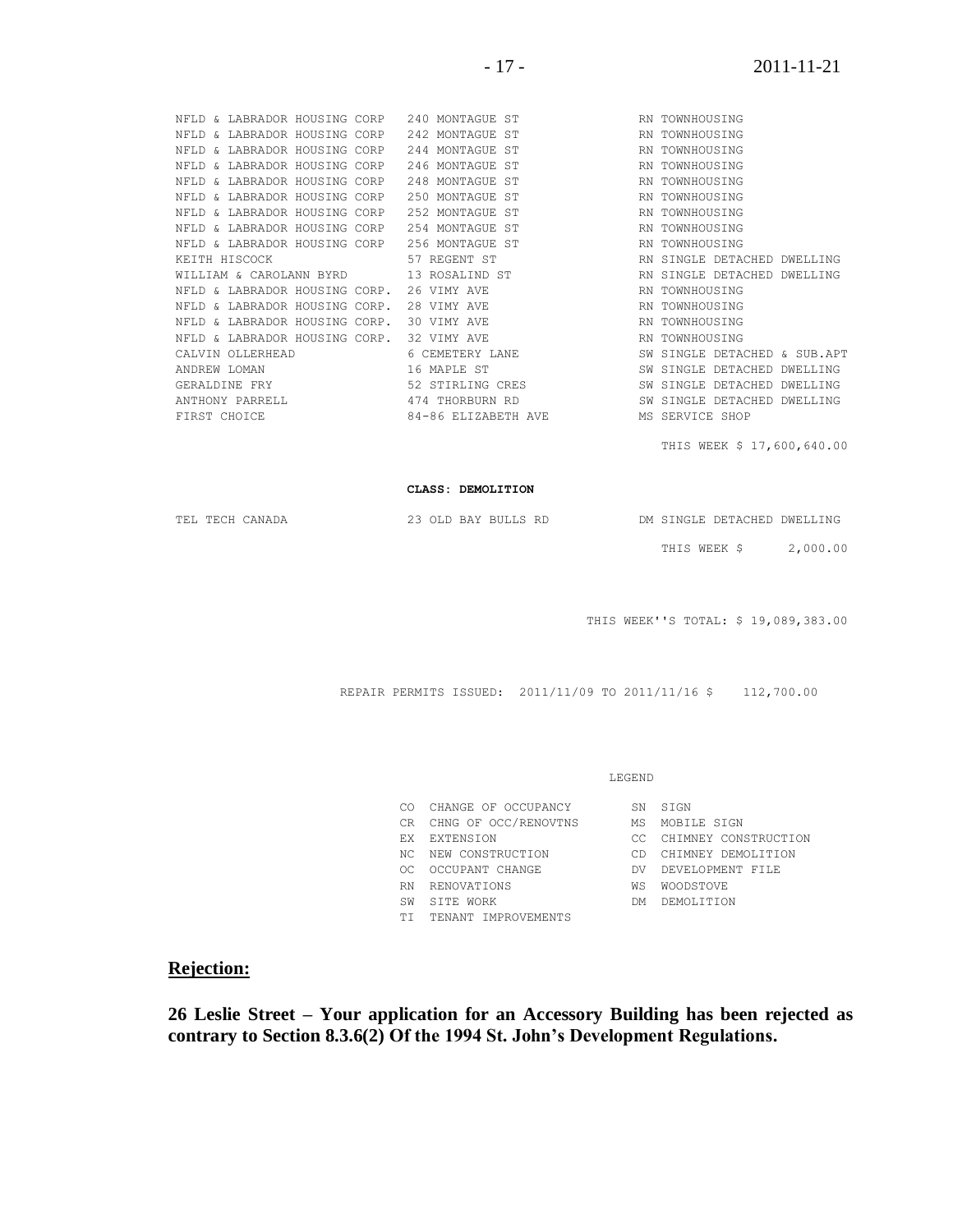# **Payrolls and Accounts**

## **SJMC2011-11-21/590R**

**It was decided on motion of Councillor Hann; seconded by Councillor Breen: That the following Payrolls and Accounts for the weeks ending November 17, 2011 be approved:** 

# **Weekly Payment Vouchers For The Week Ending November 17, 2011**

# **PAYROLL**

| <b>ACCOUNTS PAYABLE</b> |               | \$4,844,788.36 |
|-------------------------|---------------|----------------|
| <b>Bi-Weekly Casual</b> | <sup>\$</sup> | 20,733.69      |
| <b>Public Works</b>     | <sup>S</sup>  | 352,119.03     |

**Total: \$ 5,217,641.08**

# **Tenders**

a. Tender – Provincial Sports Centre, Crosbie Road Supply and Install of Acoustical Panels

# **SJMC2011-11-21/591R**

**It was moved by Councillor Hann; seconded by Councillor Breen: That the recommendation of the Director of Building and Property Management be approved and the tender awarded as follows:**

# **a. Eastern Audio in the amount of \$61,900.00**

(It is noted that this tender is a no cost item to the City of St. John's. The cost is being covered by the Federal and Provincial Governments tendered by the City as project managers for the construction of the facility.)

# **The motion being put was unanimously carried.**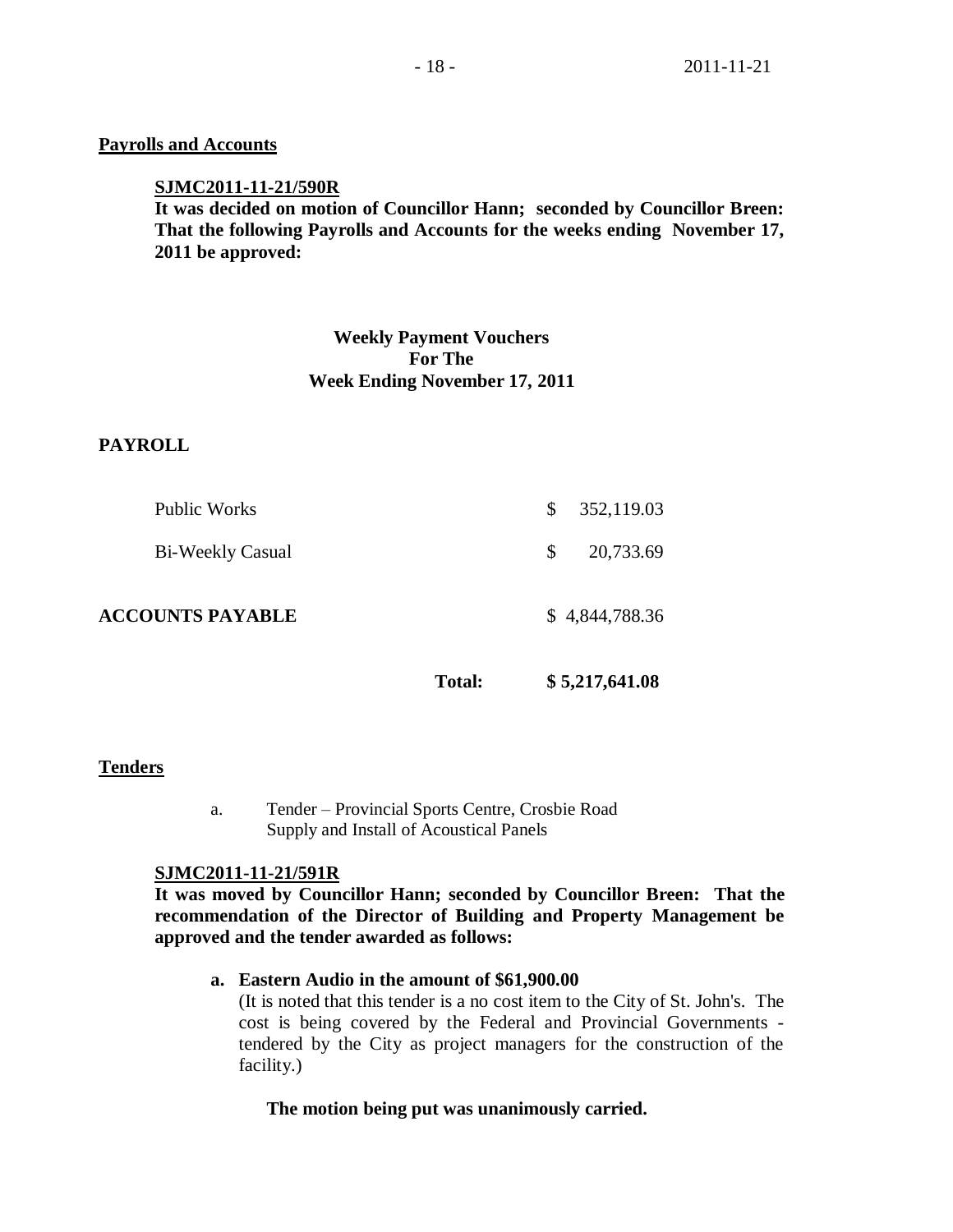## **Council Meetings, Christmas Season**

Council considered a memorandum dated November 21, 2011 from the Acting City Clerk regarding the above noted.

#### **SJMC2011-11-21/592R**

**It was moved by Councillor Hickman; seconded by Councillor Breen: That Council suspend its meetings for the weeks of December 19th and 26th, 2011**  with the final meeting for 2011 being December  $12^{th}$ , and the first meeting for **2012 being Tuesday, January 3rd .**

### **The motion being put was unanimously carried.**

#### **Deputy Mayor Duff**

Deputy Mayor Duff paid tribute to the late Arnold Bennett, a leading advocate of social justice who among other things was also active in the St. John's Jewish community. She asked that the Mayor write a letter of condolence to his family on behalf of Council.

#### **Councillor O'Leary**

Councillor O'Leary thanked NL Power along with staff for their prompt action towards satisfactorily addressing the situation with respect to vandalism on Cathedral Street by ensuring extra lighting is installed.

Councillor O'Leary indicated that she was informed by Mr. Glen Hynes, Director, Federal Public Works that the tender deadline for the Cleanup of the White Hills Dump is November 14, 2011 and it is anticipated that the cleanup will be finished before Christmas weather permitting. She thanked Mr. Hynes and staff for exercising due diligence in addressing this issue.

#### **Councillor Hickman**

Councillor Hickman, who along with the Director of Recreation represented the City at the meeting held at the Provincial Sport Centre, Crosbie Road, noted that the building is being utilized year round and further enhancements will likely be considered.